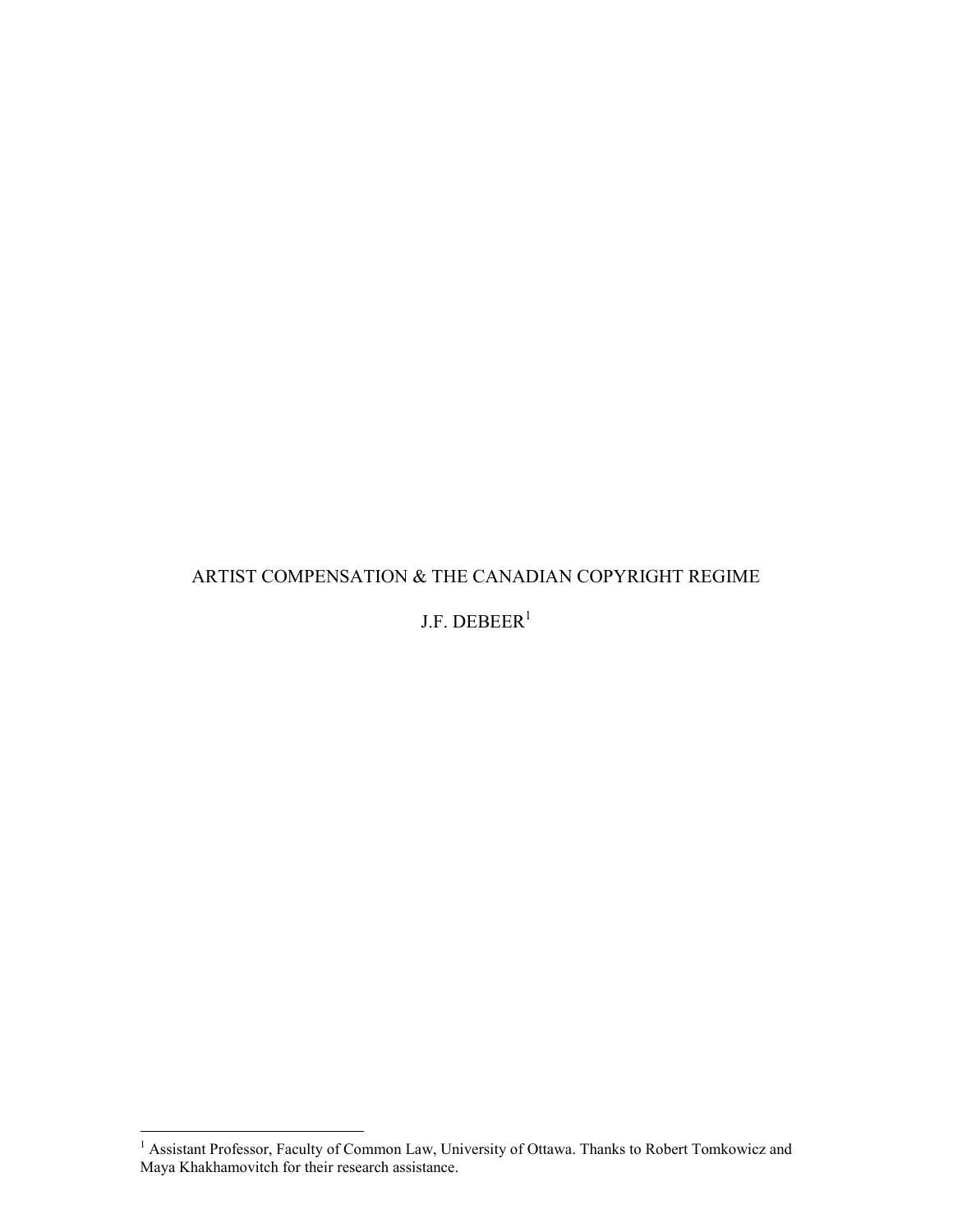## I. Introduction

[1] Canada"s cultural industries are important, and need and deserve to be supported. Copyright law is one traditional method to provide such support. Within copyright law, moreover, there are several alternative mechanisms that can generate monetary and nonmonetary rewards for cultural creators. This paper surveys and evaluates these mechanisms, as well as other legal and policy instruments that can be used to encourage the creation and dissemination of Canadian cultural products.

[2] The sky is not falling. Peer-to-peer networks, for example, do not inevitably spell doom and gloom for Canadian cultural industries. There is, therefore, no need to embark on an unnecessary and unwise overhaul of copyright law. We are, however, in the midst of dramatic technological, social and economic changes. Canada"s cultural industries share legitimate concerns about sustainability in the face of such changes, and for that reason foresight is warranted. The challenge is to cut through the rhetoric to evaluate the problem and derive appropriate solutions.

[3] Money is obviously an important, if not the most important, aspect of any plan to promote Canadian culture. Hence, this paper focuses on ways to generate the revenue streams that keep our cultural industries afloat. Very broadly speaking, there are at least three means to financially support the development of Canadian cultural products.

[4] The first is to grant proprietary rights, namely exclusive copyrights, to artists and intermediaries. Revenues can then be generated through the sale of goods and services to consumers of cultural products protected by such rights. The second is to establish nonproprietary rights of remuneration. In certain situations, it is seen as impracticable to obtain such remuneration from actual consumers of cultural products. Therefore, revenues can instead be generated by imposing levies on third-party proxies manufacturers and providers of related goods or services—who are presumed to be able to distribute, and to actually distribute, these costs to culture consumers. The third is to provide public funding to creators of cultural products. In this context, revenues essentially flow from the public at large, or ideally from consumers of cultural products, through direct or indirect taxation mechanisms.

[5] Canadian cultural industries are currently supported to some extent by all such schemes. This state of affairs is generally acceptable, with several caveats. Exclusive copyrights can sometimes be useful means to support culture, but there are issues of enforceability, and like all proprietary monopolies there are associated costs and benefits of copyright. Its most significant drawback is inhibited dissemination of and access to cultural products. Arguably, levies on proxy goods and services may be necessary in certain contexts. Such circumstances are rare, and not currently present in Canada. The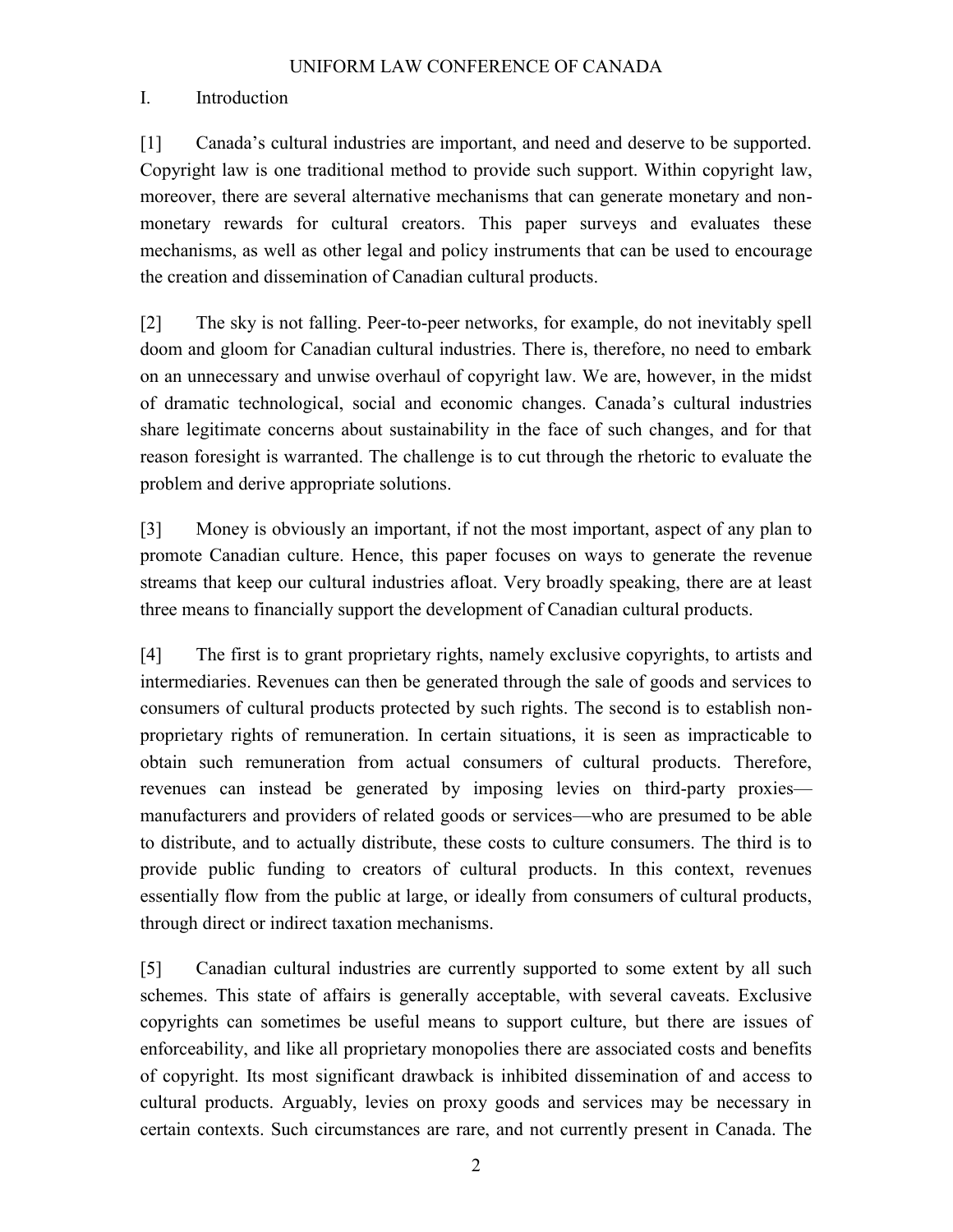# ARTIST COMPENSATION & THE CANADIAN COPYRIGHT REGIME suggestion that there should be, for example, a levy on Internet access, modelled roughly upon what is known as "Tariff  $22$ ", is therefore unnecessary. Internet service provider (ISP) liability generally may be a step in this direction, so lawmakers should tread carefully. Where the need for levies exists, there are substantial difficulties with implementation that must be addressed. The fundamental shortcoming of both copyright laws and proxy levies is that they primarily support foreign not Canadian cultural industries. Therefore, public funding is essential. Public funding programs are admittedly vulnerable to the political environment, and require safeguards protecting creators" independence. Yet their contingent nature is precisely the advantage; money can be directed toward those most in need of support.

[6] My goal is not to evaluate the nuances of any particular scheme but to consider the conceptual and pragmatic implications of these various alternatives, from a specifically Canadian policy perspective. The paper takes a birds' eye view of recent legal developments, policy initiatives and general proposals designed to support Canadian cultural industries. I conclude that we do not need drastic copyright reform or newfangled levy schemes. Copyright law does require tweaking, and there are serious concerns with Canada"s current private copying levy. But the real key is reduced reliance upon copyright royalties and levy revenues as a primary means to compensate Canadian artists and induce Canadian cultural creativity.

## II. The Products and Players

[7] The term "cultural industries" is used in this paper in a very broad sense. It includes both "popular" or "pop" culture, such as mass-marketed books, recorded music, movies, television programs and the like, and so-called "high" culture, like paintings, sculptures, photographs and the performing arts for example. There are few bright lines here. A live dramatic or musical performance can easily be seen as either popular or high culture, depending on one"s personal views. Yet there is an indefinable difference at the core, so that popular culture is usually classified alongside sports and gambling in the entertainment or leisure industries, whereas high culture is associated with relatively elitist performing arts like the ballet or symphony.<sup>3</sup>

[8] Another distinction can be drawn between "physical" culture and "weightless" culture.<sup>4</sup> The former includes tangible products, like CDs; the latter includes intangible events, like radio broadcasts. Sometimes this mirrors the distinction between a good and a service. I use the term "cultural products" to include both.

<sup>&</sup>lt;sup>2</sup> See *infra* note 34 and accompanying text.

<sup>3</sup> Peter S. Grant & Chris Wood, *Blockbusters and Trade Wars: Popular Culture in a Globalized World*  (Vancouver: Douglas & McIntyre Ltd., 2004) at 2-3.

<sup>4</sup> Rick Van der Ploeg, "In Art We Trust" *De Economist (Leiden)* 150:4 (October 2002) 333.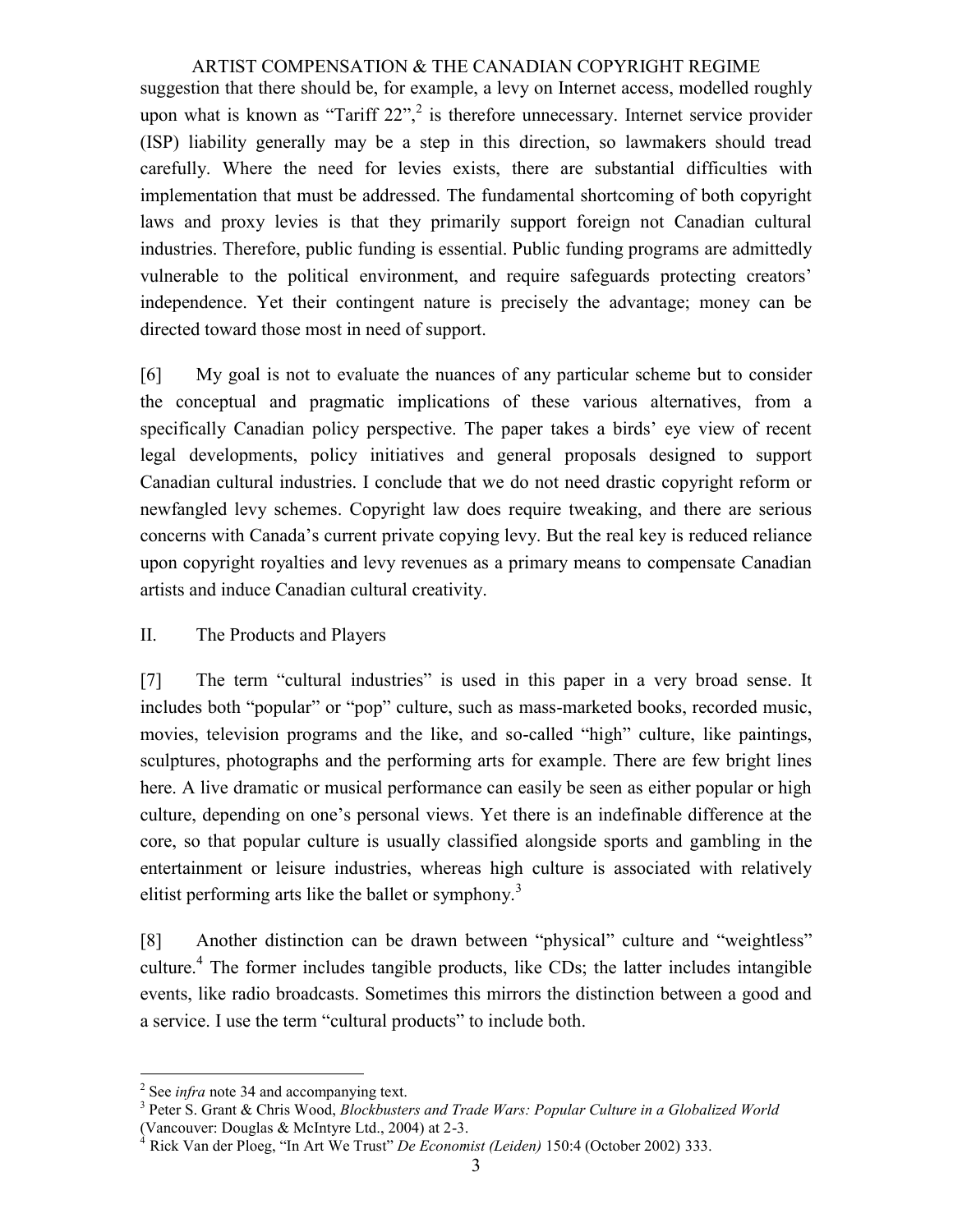[9] It is important to appreciate the market structure of Canadian cultural industries, in order to understand whose interests are at stake in the debate. The creation of cultural goods and services, particularly pop culture, is said to be a "team sport".<sup>5</sup> Broadly speaking there are five interest groups to consider: authors, performers, producers, distributors and consumers. Authors and performers are both artists, and producers and distributors are both intermediaries. None of these labels are employed as technical definitions. Although they may coincide with familiar classes of rights-holders in copyright law, I use the terms more flexibly and intuitively. Crucially, a given actor may play one, some or all of the following roles in respect of a particular product, or in respect of different products at one time or another.

[10] Throughout this paper, I use examples to illustrate some of my key concerns and recommendations. The popularity and putative vulnerability of the music industry—or more accurately the recording sector of the music industry—make it a timely and appropriate candidate for discussion. Music has been called "intellectual property"s canary in the digital coalmine."<sup>6</sup>

[11] Authors are the natural persons from whom cultural creativity originates.<sup>7</sup> In lay terms, an author is commonly thought of in relation to books or stories. Technically, in copyright law, a corporation may be an author. $8$  My view of the term lies somewhere between these interpretations. Thus, literary writers, songwriters, screenwriters, play writers, dramatists, composers, drawers, painters, photographers, programmers or other front-line creators of cultural products are all authors. Corporate or other legal entities are not. Authors are the first and most important link in the chain of cultural creativity.

[12] There is a class of authors that includes persons who translate stories from one language to another, or who arrange piano scores for the guitar, or who turn novels into screenplays. These interpreters straddle the line between authors and performers. Performers, like authors, are natural persons. Singers immediately spring to mind. But the class of performers goes beyond music to include performers of dramatic works, for example. The actors in a movie, television show or play are all performers; so too is a director, in a way.

[13] The class of producers is perhaps the broadest in scope. Producers scout, fund, concretize and promote cultural products. They assume all or most of the enormous

<sup>5</sup> Grant & Wood*, supra* note 3 at 27

<sup>6</sup> Committee on Intellectual Property Rights in the Emerging Information Infrastructure, National Research Council, *The Digital Dilemma: Intellectual Property in the Information Age* (National Academies Press, 2004) c. 2, online: <http://www.nap.edu/html/digital\_dilemma/>.

<sup>&</sup>lt;sup>7</sup> See generally Jane C. Ginsburg, "The Concept of Authorship in Comparative Copyright Law" (2003), Columbia Law School, Pub. Law Research Paper No. 03-51, online: <http://ssrn.com/abstract=368481>.

<sup>8</sup> Under s. 10(2) of the *Copyright Act*, for example, a corporation can be deemed to be an author of a photograph. *Copyright Act,* R.S.C. 1985, c. C-42.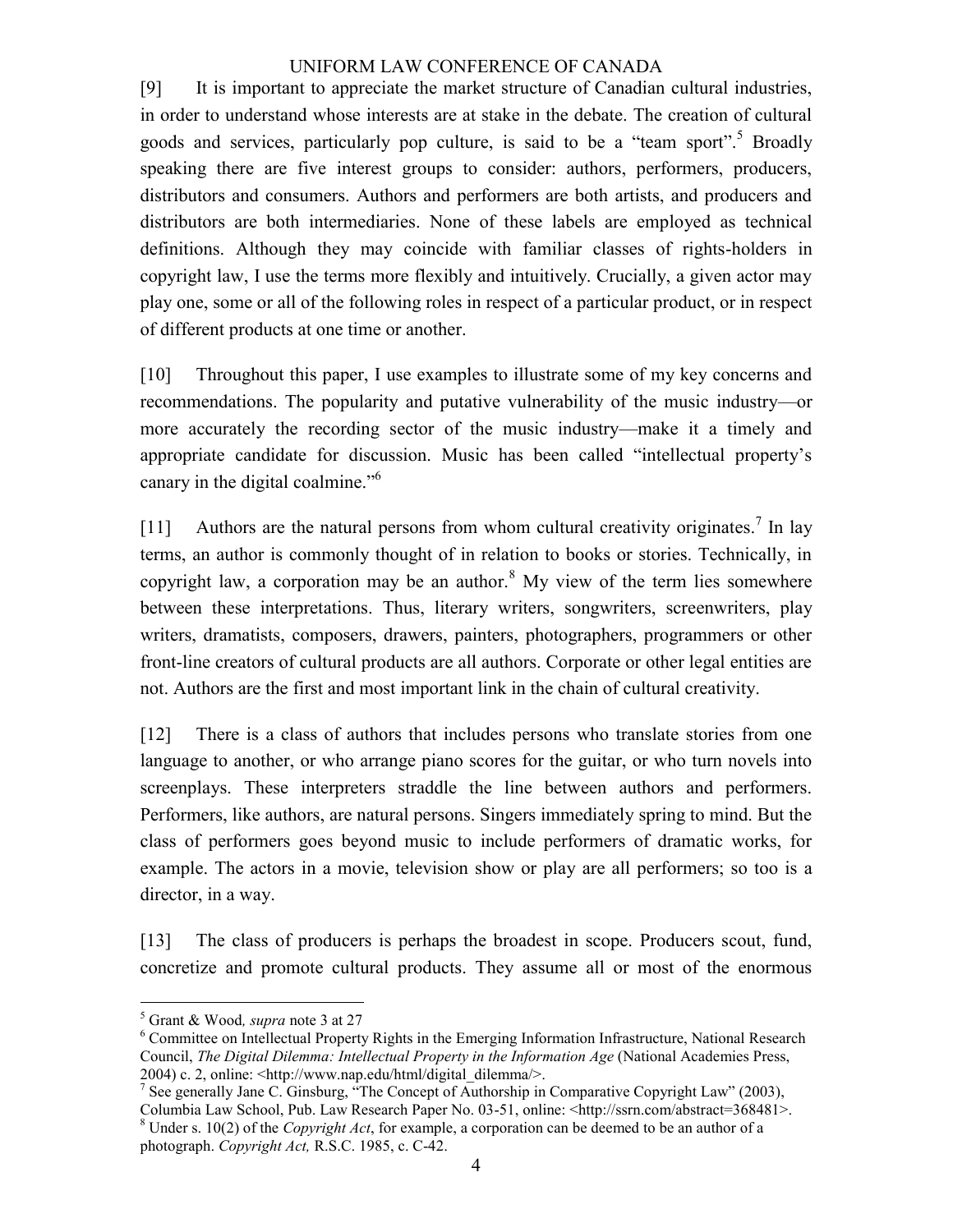ARTIST COMPENSATION & THE CANADIAN COPYRIGHT REGIME financial risk involved in large-scale cultural productions, like movies for example.<sup>9</sup> Therefore, unlike authors and performers, producers can be and almost inevitably are legal entities, not living persons. Of course, a vast number living persons control and work for these companies,<sup>10</sup> but that is distinct from direct personal involvement in the *ab initio* creation or performance of cultural products. This distinction is highly relevant when it comes to evaluating mechanisms to support each of these parties, and will become more apparent in the next section.

[14] Music producers are officially called sound recording makers in copyright law.<sup>11</sup> Literary publishers are also producers, and of course, there are movie producers as well. Their function is essentially the same as sound recording makers—to turn works or performances of works into marketable commodities. Note that songwriters and composers typically have music publishers, adding another layer of complexity to the discussion. Most major recording companies are subsidiaries of larger entities that also control a music-publishing business (and often have interests in film and television production as well).

[15] Producers are, usually to some extent, distributors. Fundamentally, distributors disseminate cultural products to consumers. Distributors are also nearly always corporations, as opposed to living persons. Broadcasters are one type of distributor. Broadcasters transmit signals "over the air", but similar distribution undertakings may transmit content via cable, satellite or the Internet. Another class of distributors includes traditional retailers, such as the Canadian outlet Sam the Record Man, and the now ubiquitous Wal-mart. They distribute physical culture. These businesses are faced with competition from the new online music retail sector, which includes most famously Apple"s iTunes Music Store, the Canadian enterprise Puretracks.com, and Québec"s Archambault.ca. These online businesses distribute weightless culture without a physical package.

[16] Generally, the more ambitious the undertaking, the more important the role of intermediaries. Most action-adventure films, for example, could never be made without the backing of major studios to assume the financial risks of production and distribution. Record producing similarly requires a vast investment of capital. And physical culture is usually more costly to produce and distribute than weightless culture, perhaps with the exception of broadcasting.

[17] Consumers are the driving force behind all cultural industries. Without consumers, artists and intermediaries would have nobody to write, perform, produce or

<sup>9</sup> Grant & Wood*, supra* note 3 at chapter 4.

<sup>10</sup> Grant & Wood*, supra* note 3 at 27-29.

<sup>&</sup>lt;sup>11</sup> See *Copyright Act, supra* note 8, s. 2 (definition of "maker").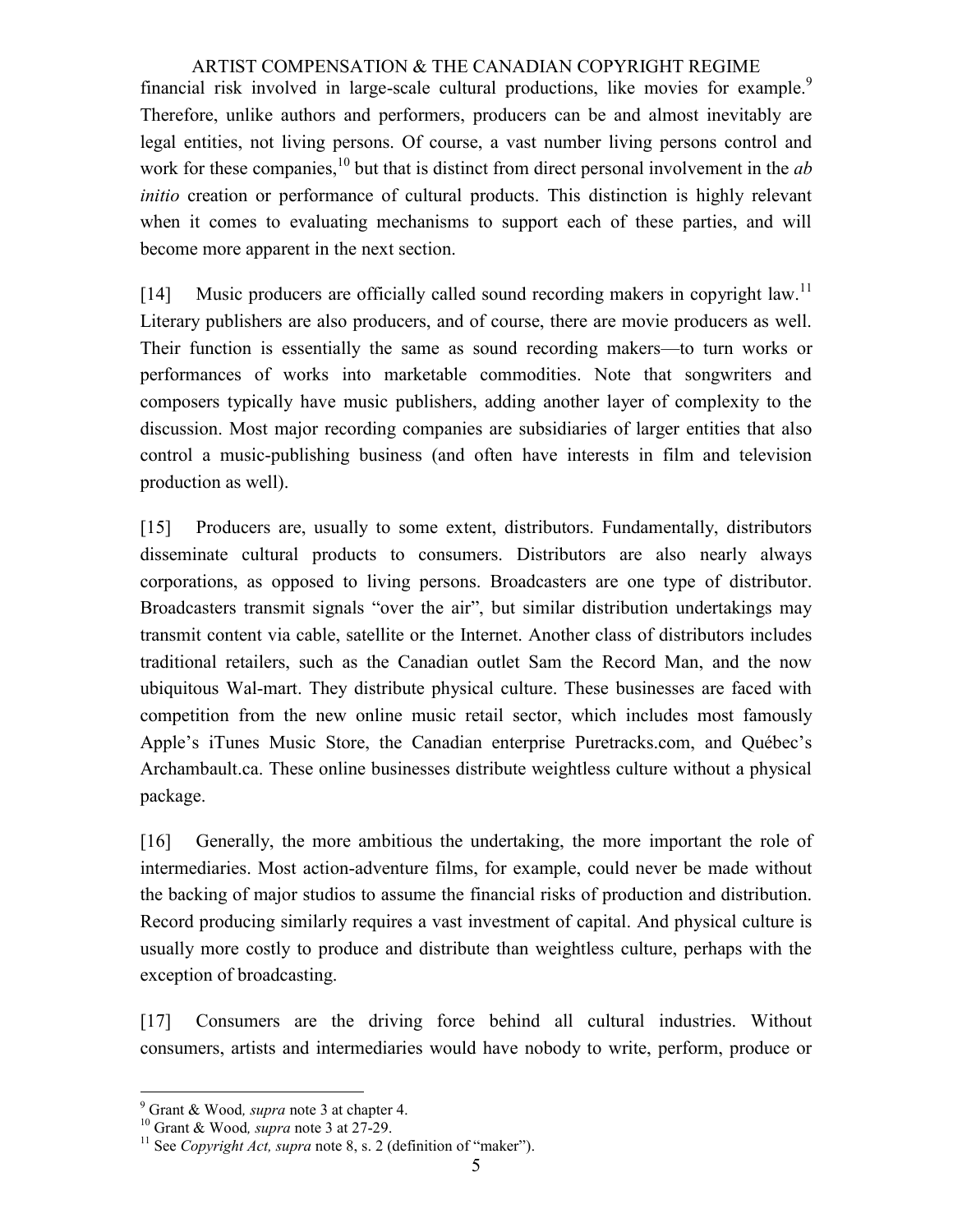distribute *to*. Consumers may be creators themselves, and can sometimes act as their own producers and distributors. Technologies, like peer-to-peer networks for instance, allow consumers to create, exchange, adapt, improve and re-exchange cultural products. The empowerment of consumers in this regard has the potential to result in the most significant market shake-up modern day cultural industries have ever seen. When this potential fully materializes, it will dramatically undercut traditional assumptions about, and models of, developing cultural products and supporting cultural players. At present, we are in a period of transition; now is the time for evolution, not revolution.

[18] This discussion of cultural players is directly relevant to the question of whom Canadian law and policy is catering to, and consequently, which of the available options are preferable. It also gives a taste of the diversity of interests at stake. The immediate lesson is that there is no silver bullet, no magic pill, no holy grail. Not all of the solutions discussed below are appropriate to support all genres of cultural goods and services, nor all of the people and companies involved in their creation. Generalizations are dangerous, and broad-brush solutions are difficult to find.

## III. The Purposes

 $\overline{a}$ 

[19] Before discussing how law and policy can support Canadian cultural industries, it is worth discussing why it is necessary or desirable to do so. Material on this point is abundant, so I will only give a brief summary here.<sup>12</sup> Roughly, the justifications for supporting cultural industries fall into two categories. One view treats legal protection of creators" rights as a means to the end of greater creativity for the benefit of society generally. The other perceives protection of creative work as a natural right simply formalized by legal recognition.

[20] Treating creators' rights as a means to an end is rooted in utilitarianism, and is often discussed in economic terms. Economists see exclusive property rights as essentially achieving two related objectives in respect of a given resource: providing incentives to invest in it, and disincentives to exploit it. Without exclusive property rights, investors of time, effort, money, etc. would bear all of the costs and realize none

<sup>&</sup>lt;sup>12</sup> See, J. Hughes "The Philosophy of Intellectual Property" (1988) 77 Georgetown L. J. 287; E.C. Hettinger "Justifying Intellectual Property" (1989) 18 Philosophy & Public Affairs 31; W.J. Gordon, "An Inquiry into the Merits of Copyright: The Challenges of Consistency, Consent and Encouragement Theory" (1989) 41 Stanford L. Rev. 1343; T.G. Palmer, "Are Patents and Copyrights Morally Justified? The Philosophy of Property Rights and Ideal Objects" (1990) 13 Harvard J. L. & Public Policy 817; W.J. Gordon, "On Owning Information: Intellectual Property and the Restitutionary Impulse" (1992) 78 Virginia L Rev 149; W.J. Gordon, "A Property Right in Self Expression: Equality and Individualism in the Natural Law of Intellectual Property" (1993) 102 Yale L .J. 1533; P. Drahos, *The Philosophy of Intellectual Property* (Aldershot: Dartmouth Publishing Company, 1996); and C. Craig "Locke, Labour and Limiting the Author"s Right: A Warning against a Lockean Approach to Copyright Law" (2002) 28 Queen"s L. J. 1. See also the articles contained in W.J. Gordon & K.L. Port, eds., "Symposium on Intellectual Property Law Theory" (1993) 68 Chi.-Kent L. Rev. 583.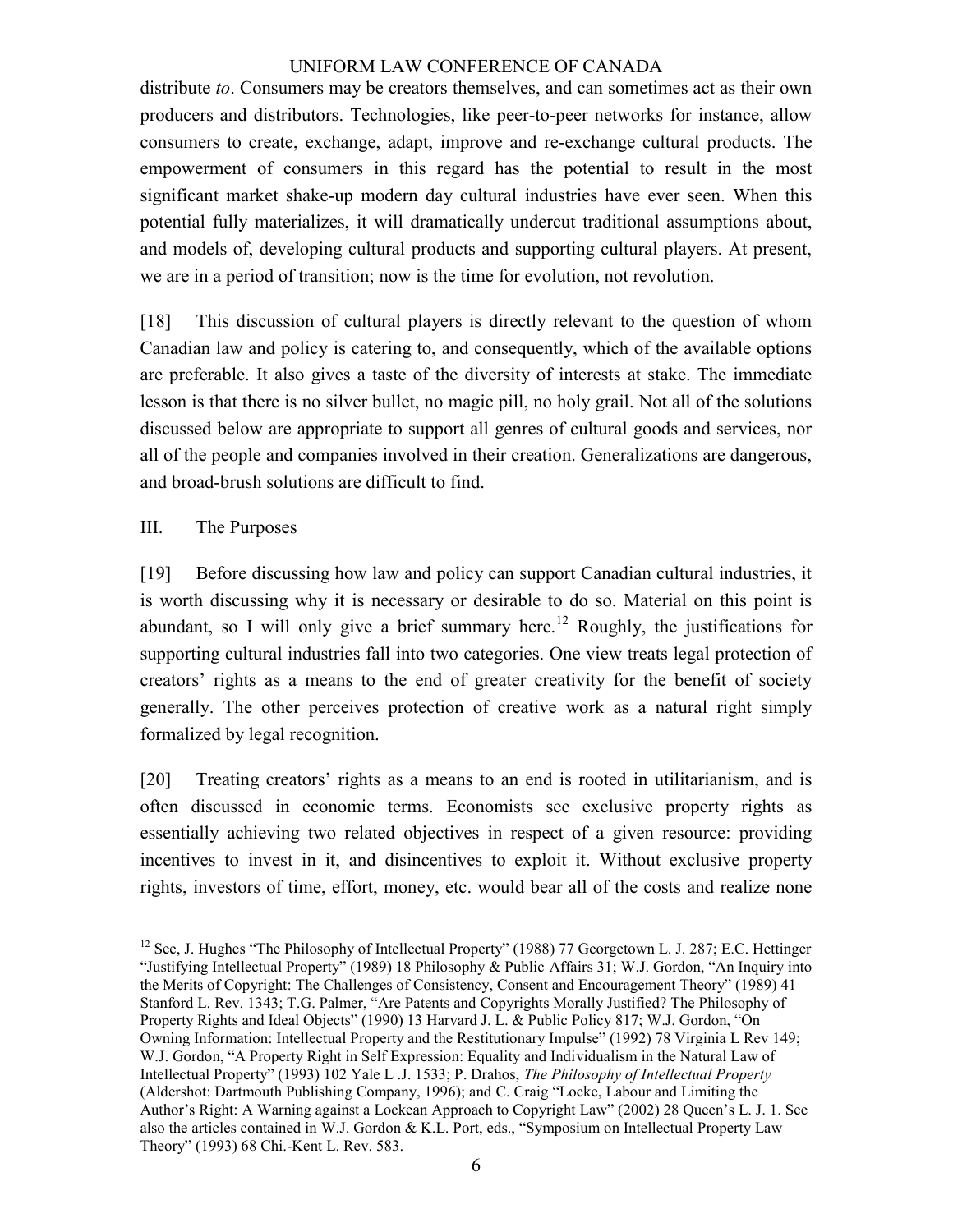ARTIST COMPENSATION & THE CANADIAN COPYRIGHT REGIME of the benefits of their investment.<sup>13</sup> Similarly, without exclusive property rights, anyone with access to a resource would over-use it, leading to its premature or inefficient exhaustion.<sup>14</sup> Although these rationales may both apply to "classic property"<sup>15</sup>—widgets, oil reserves, farmland, and so on—they are not both applicable when it comes to cultural products. Cultural products, as opposed to the physical vessels embodying them, are nonrivalrous and non-excludable. They are what economists call "public goods", like national defence or street lighting. Cultural goods are "ideational resources"<sup>16</sup> that cannot be overused like tangible resources. So there is no rationale to artificially exclude others from using these cultural products, *except only* to the extent that eliminates irreplaceable incentives to invest (effort or money) in the creation of such products in the first place. I emphasize below that these incentives may be, but need not necessarily be, in the form of exclusive saleable property rights.

[21] The second broad view on this topic suggests that creators possess natural and innate rights over their creations. Again, there at least two (really, more) perspectives under this rubric. One posits that creators deserve to be rewarded for their works, or become owners by investing their labour in a project.<sup>17</sup> Another suggests that creators' works reflect the essence of themselves or their personhood, and recognition of control facilitates their freedom and autonomy.<sup>18</sup>

[22] There is a parallel between arguments that suggest property rights are simply incentives for creative investment and arguments that suggest property rights are necessary rewards for creative output. Of course, there are fundamental differences: each starts from a different premise. The incentive rationale uses social welfare as the starting point—creators have rights to the extent that benefits society, and have no choice but to cooperate or cease creating altogether. The reward rationale starts with the opposite proposition—creators can determine whether or not to share the benefits of their creativity with society. But closer to the surface there is a common thread: both utilitarian incentive and natural reward theories mandate some form of economic flow to creators, albeit the former from an *ex ante* perspective, and the latter *ex post*.

<sup>&</sup>lt;sup>13</sup> The costs and benefits are said to be "externalities", which private property "internalizes" to owners. See H. Demsetz "Toward a Theory of Property Rights" (1967) 57(2) The American Economic Review 347.

 $14$  This phenomenon is said to be a "tragedy of the commons", which private property prevents by allowing an owner to exclude all other would-be users. See G. Hardin, "The Tragedy of the Commons" (1968) 162 Science 1243.

<sup>&</sup>lt;sup>15</sup> I use this term to connote tangible, physical, corporeal objects and/or rights in those objects. See J.F. deBeer, "Reconciling Property Rights in Plants" (2005) 8 Journal of World Intellectual Property [forthcoming in 2005].

<sup>&</sup>lt;sup>16</sup> A term invented by James Harris in *Property and Justice* (Oxford: OUP, 1996).

<sup>&</sup>lt;sup>17</sup> See, for example, J. Locke, *Second Treatise of Government*, ed. by G.W. Gough (Oxford: Basil) Blackwell, 1976) at ch. V; and L.C. Becker, *Property Rights: Philosophic Foundations* (London: Routledge and Kegan Paul, 1977) at 45-6.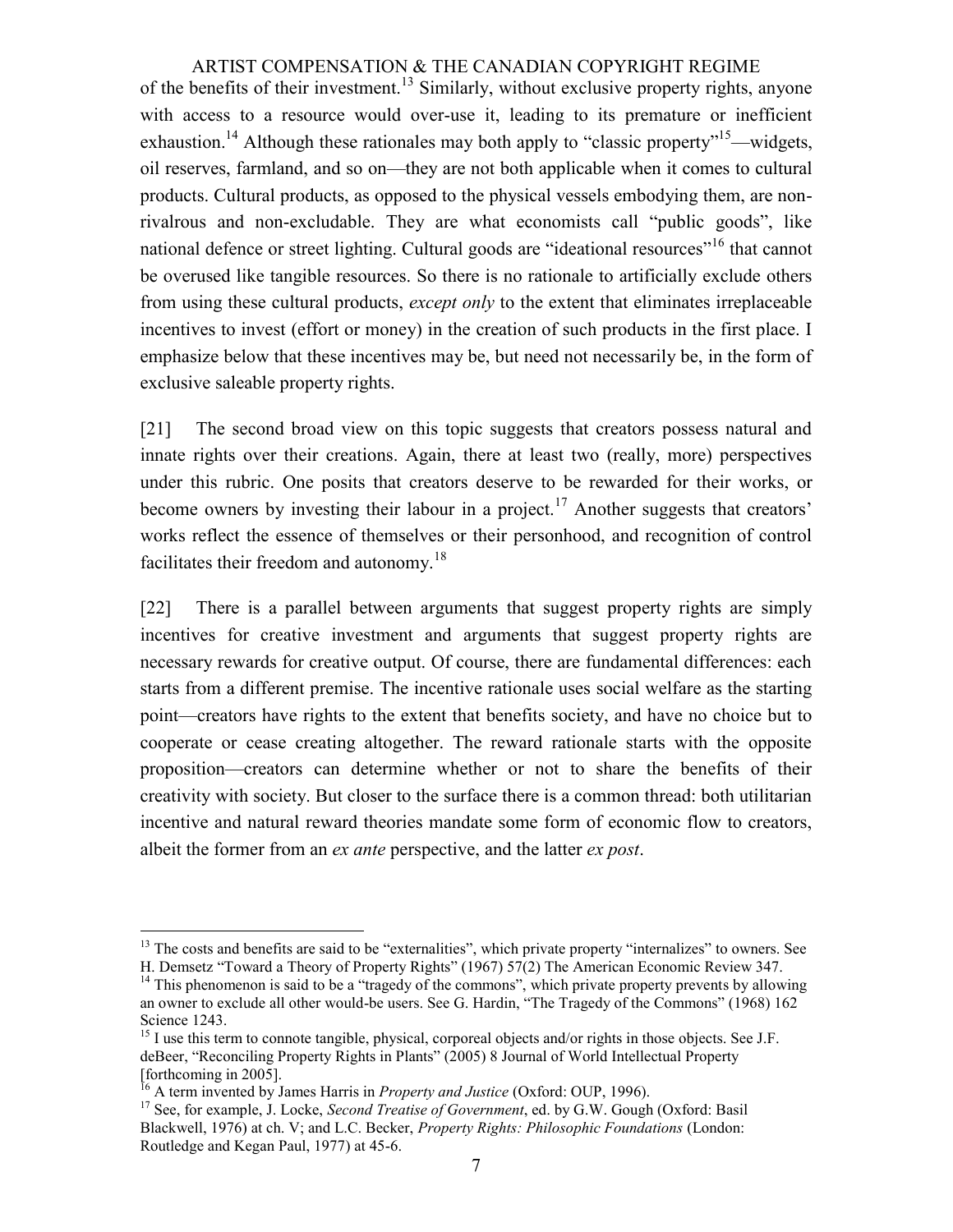[23] Distinctions amongst Canada's cultural players are highly relevant here. Artists authors and performers—are living, breathing persons who can at least purport to claim natural rights of ownership in their creative output. Whether or not the claim is convincing is debateable, but at least, *prima facie*, it is credible. The same is not true of corporate intermediaries—producers and distributors—that as unnatural legal entities cannot even begin to profess entitlement to natural property rights. If they are to lobby for additional legal rights, such as expanded proprietary control over the products they produce and distribute, the argument must rest on utilitarian grounds. More particularly, the argument must be that property rights are necessary to induce their investments in cultural products. The argument that these legal entities represent the work of vast numbers of people in their employ cannot hold water because the benefits of any rights claimed accrue not to employees but to corporate stockholders.

[24] The stark dichotomy between human artists and corporate intermediaries has implications for the types of legal and non-legal support mechanisms that Canadian policy-makers can choose to offer. To begin, this requires abandoning the tunnel vision that exclusive property rights, or other forms of *ex post* compensation for that matter, are the only effective, or even the most efficient, way to encourage cultural productivity.

## IV. The Payoff

[25] Development of Canada's cultural industries can be encouraged through monetary or non-monetary means. The latter is an especially important measure for artists, as opposed to intermediaries. Non-monetary support may satisfy the incentive and reward rationales, as well as personality or autonomy based ideals. The first and most obvious non-monetary support measure is the legal recognition of moral rights under copyright law.<sup>19</sup> Other means consist of increased education and training in all of the sectors discussed in this paper. Furthermore, recognition through formal awards and prizes or informal respect and prestige can also serve a valuable role supporting cultural products.

[26] My purpose in this paper, however, is to concentrate on the monetary incentives and rewards that drive Canada"s cultural industries as a whole. Monetary support mechanisms are relevant to both artists and intermediaries. Broadly speaking, there are at least three means through which to generate the revenue streams that sustain this sector: exclusive proprietary rights, third-party proxy liabilities and public funding programs.

## A. Exclusive Proprietary Rights

 $\overline{a}$ <sup>18</sup> See, for example, G.W.F. Hegel, *Elements of the Philosophy of Right*, ed. by A.W. Wood, trans. by H.B. Nisbet (Cambridge: CUP, 1991); and M.J. Radin, *Reinterpreting Property* (Chicago: University of Chicago Press, 1993).

<sup>19</sup> *Copyright Act*, *supra* note 8, ss. 14.1, 14.2, 28.1, 28.2.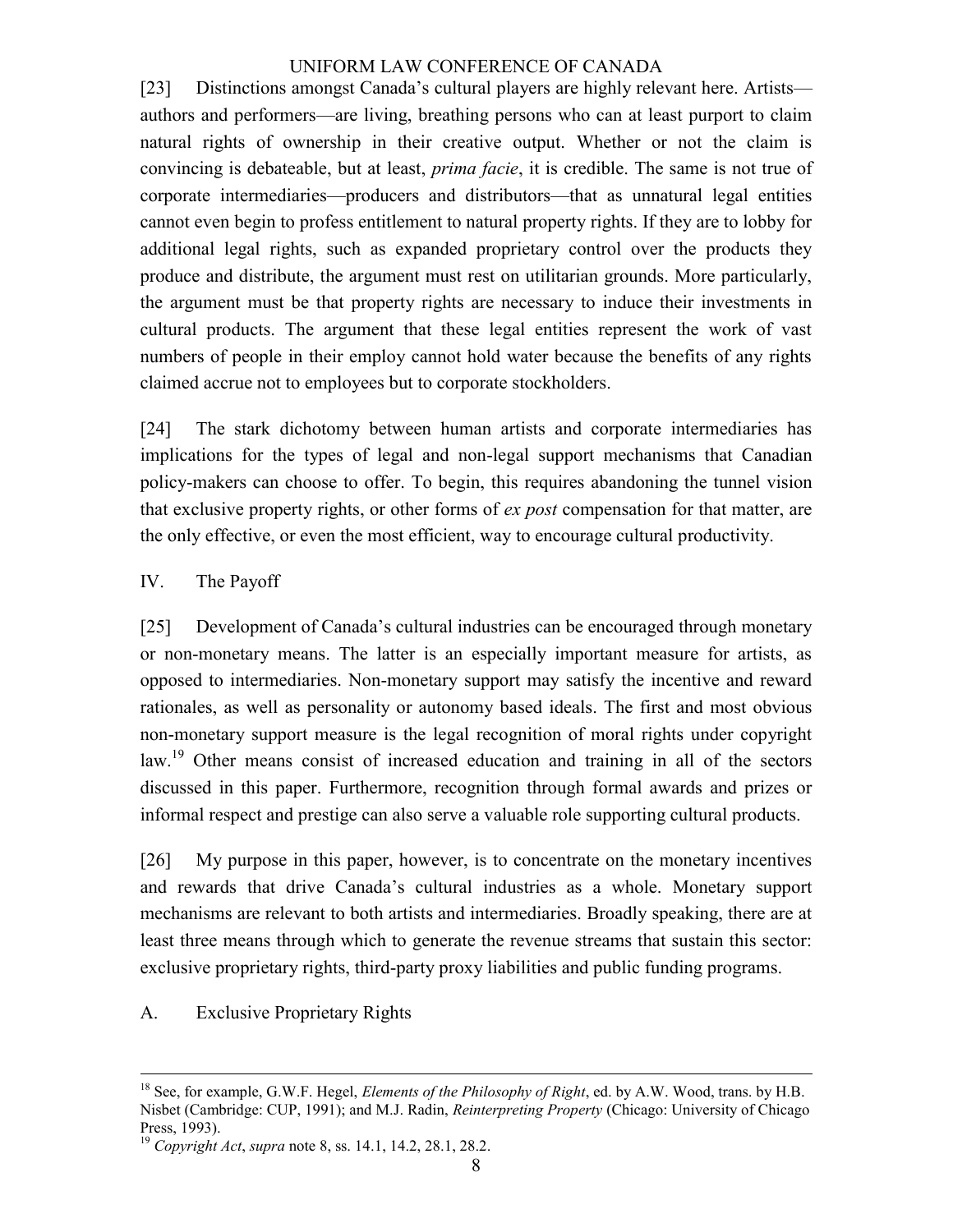[27] Cultural products, like all ideational resources, are not naturally scarce. All Canadians can simultaneously sing a given song without doing the song itself any true harm. A sound recording can be copied a million times a little or no cost or effort, and again with no true harm to the original recording. All Canadians cannot simultaneously wear my socks, and it would take a fair bit of money and effort to make a million pairs of socks. So the sock market functions like this: scarcity requires exclusive property rights (to avoid tragic overuse); exclusive property rights facilitate market transactions; and market exchanges generate profits (to encourage further investment). Copyright law works backward in respect of cultural products: to encourage investment, profits are available in a market driven by exclusive property rights that create artificial scarcity. In other words, Canadians who want access to cultural products must bargain for it in a market propped up by artificial scarcity. This allows creators and disseminators of these products to sell them for a price, thus generating a profitable return on investment and funding further product development.

[28] There are, however, impediments to the perfect operation of this market. Laws that create artificial scarcity are sometimes practically unenforceable. The phenomenon known as "private copying" is an example. It is common practice for consumers of music to transfer formats (for instance, recording a CD to an audiotape or iPod or personal computer); to make backups or duplicates (for instance, archiving a collection on a personal computer, or recording a CD for listening in the car); or to create compilations (mixing and burning a personalized CD). Leaving aside, for the moment, the question of whether these practices *should* be controlled, it is arguably difficult to do so. It is generally believed that there are pragmatic licensing problems. But more importantly, the requisite monitoring and enforcement mechanisms could be highly objectionable from a privacy perspective.

[29] Consequently, lawmakers and policymakers have legitimized the activity and imposed a corresponding levy on blank media. This exemption/levy scheme is the definitive exemplar of the type of support mechanism discussed in detail in the next section. Suffice it to say now that this response may be unnecessary for two reasons. The conventional wisdom that it is impracticable or ineffective to enforce legal rights against individual private copiers and the assumption that private copying cannot be controlled by technology are both questionable.

[30] The problem with the legal and technical mechanisms that support markets for cultural products is not that they are ineffective; to the contrary, they may be far *too*  effective. Like all property laws, a copyright reinforced by technological protection creates a monopoly over a particular product. Monopolies can give rise to deadweight social costs, such as reduced access and inflated prices. In short, granting proprietary control over a cultural resource may inhibit efficient dissemination of that resource. Thus,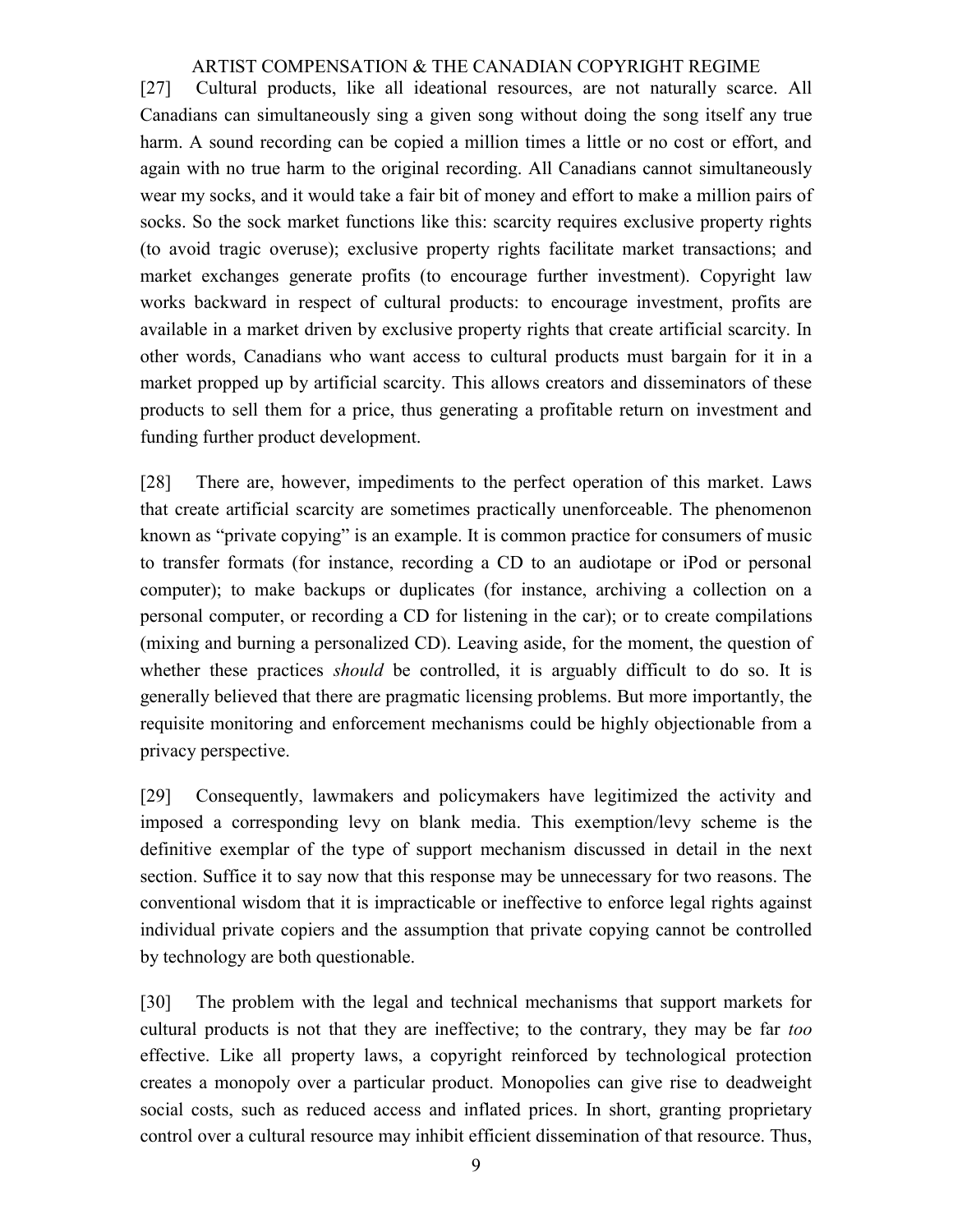the challenge of this proprietary model is to find the optimal point where legal and technological protections provide just enough incentive to induce production without inhibiting dissemination more than absolutely necessary.

[31] Currently copyright laws attempt capture this ideal through the notion of "balance". As stated by Justice Binnie:

30 The Copyright Act is usually presented as a balance between promoting the public interest in the encouragement and dissemination of works of the arts and intellect and obtaining a just reward for the creator (or, more accurately, to prevent someone other than the creator from appropriating whatever benefits may be generated). …

31 The proper balance among these and other public policy objectives lies not only in recognizing the creator's rights but in giving due weight to their limited nature. In crassly economic terms it would be as inefficient to overcompensate artists and authors for the right of reproduction as it would be self-defeating to undercompensate them.

32 Excessive control by holders of copyrights and other forms of intellectual property may unduly limit the ability of the public domain to incorporate and embellish creative innovation in the long-term interests of society as a whole, or create practical obstacles to proper utilization.<sup>20</sup>

As longs as this balance is respected as the paramount value in copyright law, the monopoly costs of legal control over cultural products can be kept somewhat in check.

[32] Currently, however, there are no checks on the potential monopoly costs of technological protection measures (TPM) that can be used to "lock up" cultural products. Canada has signed but not yet ratified two treaties requiring introduction of laws to prevent circumvention of TPM.<sup>21</sup> However, commentators who have looked carefully at this issue have confirmed that Canadians need protection *from*, not protection *for*, TPM.<sup>22</sup> Without safeguards (protecting fair dealing activities and public domain materials, for instance) TPM may render the legal balance moot. So, as will become more apparent in the next section, the question is not *can* law and technology protect cultural products, the question is whether and how much they *ought* to do so.

[33] Creating a well-functioning market must focus not only on sellers of cultural products, but on buyers as well. Efficient markets depend upon frictionless transactions.<sup>23</sup> Friction, and therefore transaction costs, can be reduced if copyright laws are relatively clear, and if copyrights are packaged in a useable format. It has been suggested that fair dealing defences, for example, inhibit voluntary transactions because of the uncertainty

<sup>20</sup> *Théberge v. Galerie d'Art du Petit Champlain Inc.*, [2002] 2 S.C.R. 336.

<sup>21</sup> The United States has enacted such a law through the *Digital Millenium Copyright Act of 1998*, Pub. L. No. 105-304, 112 Stat. 2860. The anti-circumvention provisions of the Act are contained in section 1201.

<sup>&</sup>lt;sup>22</sup> Ian R. Kerr, Alana Maurushat & Christian S. Tacit, "Technological Protection Measures: Tilting at

Copyright"s Windmill", 34 Ottawa Law Review 7 (2002-2003). The DMCA has been widely condemned by academic commentators. For insight into why, see for example Dan. L. Burk, "Anticircumvention Misuse", 50 UCLA L. Rev. 1095.

<sup>23</sup> R. Coase, "The Problem of Social Cost" (1960) 3 J. of L. and Econ. 1; R.A. Posner, *Economic Analysis of Law*, 5th ed. (New York: Aspen Law & Business, 1998) at 8.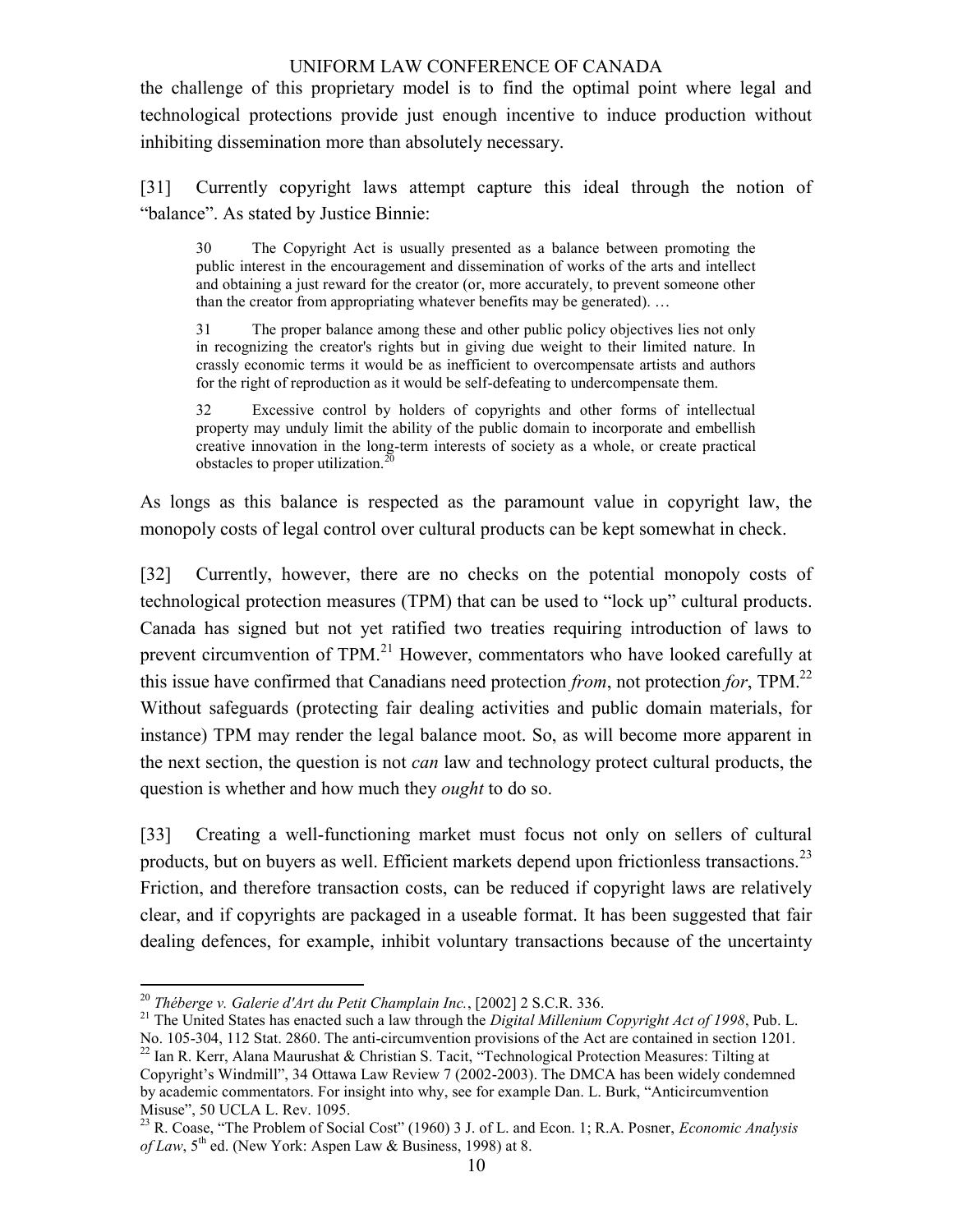ARTIST COMPENSATION & THE CANADIAN COPYRIGHT REGIME associated with their application.<sup>24</sup> This inefficiency, however, may be a necessary feature of the legal balance that is fundamental to copyright. In contrast, the fragmentation of copyright into various different rights held by different entities is an unjustifiable impediment to market exchange.

[34] Currently, copyright law is structured to make it difficult for users of cultural products to bargain for the rights they need and want—for example, the ability to use "music", rather than a separate work, performance, recording and broadcast, and the separate rights to reproduce and to communicate those things. From the perspective of buyers, bundling rights in the market is crucially important.<sup>25</sup>

[35] In some cases, there are collective societies or licensing agencies that simplify the process somewhat, by eliminating the need to negotiate with an individual party. However, there are an exceptionally large number of Canadian copyright collectives, and there is still inadequate co-operation amongst these representatives to facilitate the convenient acquisition of multiple rights from multiple entities.<sup>26</sup> The bottom line is that there are layers upon layers upon layers upon layers of necessary permissions, and little or no way to find out whether and from whom permission should be sought. The pragmatic impossibility of clearing these rights can lead to a stalemate where the product simply cannot be used. $27$ 

[36] In sum, a proprietary copyright model need not be fatally ineffective. Professor Merges suggests, therefore, that we should stick with the three "golden oldies"—property rights, contracts and markets—to encourage cultural creativity.<sup>28</sup> As he puts it: "Maintaining the traditional legal pairing of property rights and contracts, which usually leads to market formation, seems like a safer course than mandates or new market intervention to correct for past market intervention."<sup>29</sup> The criticism of this position is that a market-driven property rights model is too effective, and thus entails unwarranted monopoly costs. This drawback can, however, be mitigated through carefully balanced laws that package copyrights in a user-friendly format, and through safeguards against technological suppression of legal balance.

 $\overline{a}$ <sup>24</sup> Norman Siebrasse, "A Property Rights Theory of the Limits of Copyright"(2001) 51 Univ. of Toronto L.J. 1.

 $25$  Not surprisingly, rights-holders tend to resist this idea, in order to protect control over numerous and independent revenue streams. See, for example, "The Digital Rights Bundle: Real Progress for Songwriters and Publishers?" (December 11, 2004) Billboard Magazine.

<sup>&</sup>lt;sup>26</sup> See Daniel J. Gervais and Alana Maurushat, "Fragmented Copyright, Fragmented Management: Proposals to Defrag Copyright Management", (2003) 2(1) Canadian Journal of Law & Technology, at 18- 20.

 $27$  Referred to as a "tragedy of the anticommons". See M. Heller "The Tragedy of the Anticommons: Property in Transition from Marx to Markets" (1997-1998) 111 Harv. L. Rev. 621.

<sup>&</sup>lt;sup>28</sup> Robert P. Merges, "Compulsory Licensing vs. the Three "Golden Oldies" Property, Contract Rights and Markets" (2004) Policy Analysis No. 508, CATO Institute, online: <http://www.cato.org/pubs/pas/pa508.pdf>.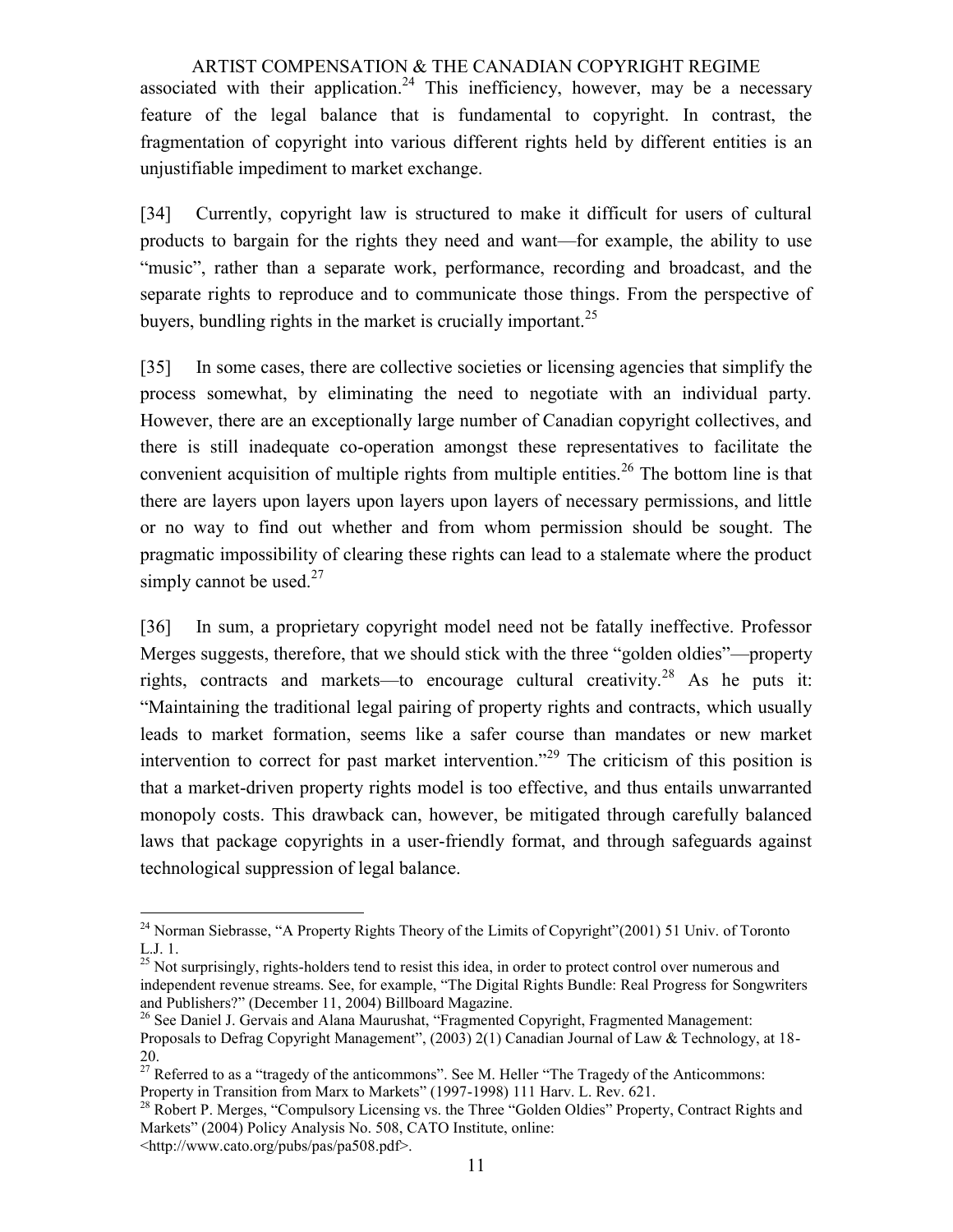## B. Third-Party Proxy Liabilities

[37] As mentioned, a perception exists that law and technology cannot always effectively create the artificial scarcity that drives markets for cultural products. For example, in the late 1990s, it was thought that there could be no functional market for the private copying of music in Canada. Part VIII of the *Copyright Act* was therefore enacted to address this phenomenon. Simply put, it sets out a regime that legalizes private copying onto certain blank media, and as a corollary, allows rights-holders to propose a levy to be paid by importers and manufacturers of such blank media. $30$ 

[38] This idea was not novel. Similar schemes are in place in many countries around the world. These schemes vary greatly in scope.<sup>31</sup> The rationale for private copying levies also varies between countries, basically along common law and civilian lines.<sup>32</sup> In civilian countries, the initial view was that creators did not have the *legal right* to control private copying. An exemption/levy scheme was introduced in response to this lack of legal control. In common law countries, the initial view was that creators did not have the *practical ability* to control private copying. An exemption/levy scheme was introduced in response to this lack of practical control. Of course, it is actually debatable whether Canadian creators ever did have, or ought to have had, the legal right to control private copying. Regardless, the point is currently moot; there is now only a right of remuneration.

[39] Numerous proposals have been put forward recently advocating a greatly expanded role for an exemption/levy model, in response to perceived market failures or more fundamental objections to proprietary controls over cultural products. The Supreme Court's consideration of *SOCAN v. CAIP*<sup>33</sup> is sometimes viewed in this light. The case, better known as "Tariff 22", stems from a proposal by the collective society that administers authors" performance and communication rights in Canada to collect royalties from anyone who communicates music to the public via the Internet. The central issue involved the copyright liability of ISPs in that regard.

<sup>30</sup> *Canadian Private Copying Collective v. Canadian Storage Media Alliance*, 2004 FCA 424; *Private Copying 1999-2000*, (Copyright Board of Canada) online: <http://www.cb-cda.gc.ca/decisions/c17121999 b.pdf>; *Private Copying 2001-2002*, (Copyright Board of Canada) online: <http://www.cb-

 $\overline{a}$ <sup>29</sup> *Ibid.*

cda.gc.ca/decisions/c22012001reasons-b.pdf>; *Private Copying 2003-2004*, (Copyright Board of Canada) online: <http://www.cb-cda.gc.ca/decisions/c12122003-b.pdf>.

<sup>31</sup> See P.B. Hugenholtz, L.M.C.R. Guibault & S.M. van Geffen, *The Future of Levies in a Digital Environment*, (2003) Institute for Information Law, online:

<sup>&</sup>lt;http://www.ivir.nl/publications/other/DRM&levies-report.pdf>.

<sup>&</sup>lt;sup>32</sup> A.F. Christie, "Private Copying Licence and Levy Schemes: Resolving the Paradox of Civilian and Common Law Approaches" (2004) Occasional Paper No. 2/04, Intellectual Property Research Institute of Australia, at 3-7, online:

<sup>&</sup>lt;http://www.law.unimelb.edu.au/ipria/publications/workingpapers/Occasional%20paper%202.04.pdf>. <sup>33</sup> *Society of Composers, Authors and Music Publishers of Canada v. Canadian Association of Internet Providers*, 2004 SCC 45.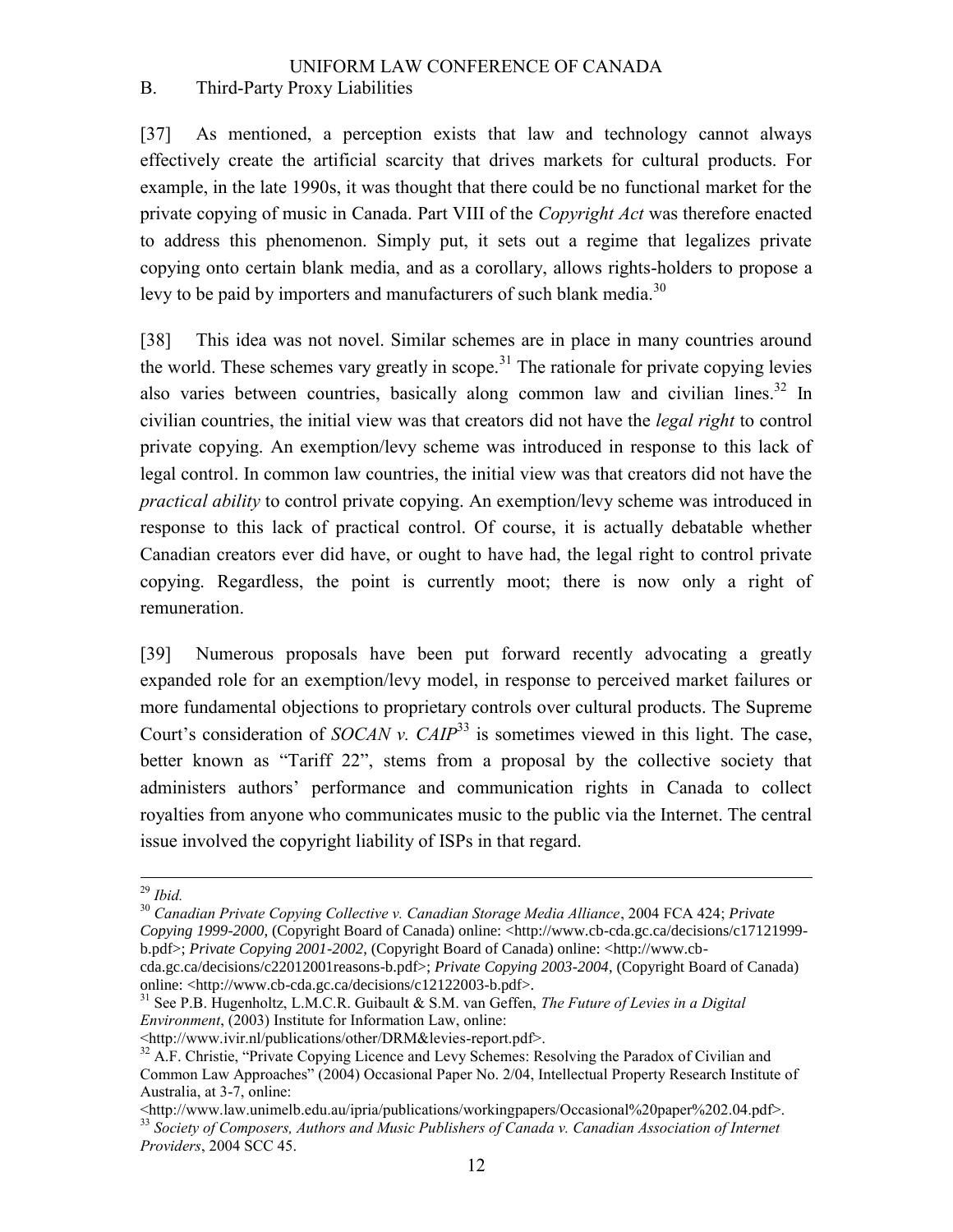[40] A popular understanding is that Tariff 22 is an effort to hold ISPs liable for their customers" copyright infringements. In other words, because of a perceived inability to enforce copyright vis-à-vis individuals who transmit music via the Internet, Tariff 22 would levy a charge at a convenient chokepoint. This impression is somewhat mistaken. In truth, Tariff 22 sets user fees. Rights-holders do not argue that ISPs are liable (secondarily, contributorily or vicariously) for the activities of their customers, or that ISPs should act as collecting agents. It was alleged that ISPs "authorize" their customers" communications, but the concept of authorization in Canada is still premised on the activities of the "authorizer" not the "authorizee".<sup>34</sup> Mainly, rights-holders argue that ISPs themselves communicate as part of a chain of communication and are therefore directly liable for copyright royalty payments. Tariff 22 as structured targets ISPs and uploaders, not necessarily ISPs in lieu of uploaders.

[41] Although it is arguable that there is little *practical* difference, there is an important *legal* difference. Recently, however, it has been suggested that this legal difference should be narrowed or eliminated. The Supreme Court ruled in *SOCAN v. CAIP* that ISPs are not typically liable for the communication, or authorizing the communication, of copyrighted content.<sup>35</sup> This confirmed the opinion of the Copyright Board.<sup>36</sup> But the Standing Committee on Canadian Heritage recommended that the default position be reversed: "ISPs should not generally be exempted from liability for infringing copyrighted materials on their facilities."<sup>37</sup> The heart of the debate is whether, upon receiving notice of allegedly infringing content in its system, an ISP should be obliged to remove such content or simply notify its client of the allegation. Although the latter of these obligations is less objectionable, the Committee recommended a "notice and takedown" regime.

[42] There is really a spectrum of options on the issue of ISP liability. One suggestion is to solicit co-operation from ISPs in the enforcement of copyright, by requiring disclosure of customers' identities for example.<sup>38</sup> ISPs would bear no direct copyright liability, but would merely assist with enforcement. A second option is to hold ISPs liable for their own active role in communicating copyrighted content via the Internet. Further, ISPs could be made directly responsible for authorizing or contributing to their customers" infringements. And finally, ISPs could be made liable to pay a levy intended to remunerate rights-holders for customers" online activities. This fourth option should be

<sup>34</sup> *CCH Canadian Ltd. v. Law Society of Upper Canada* , [2004] 1 S.C.R. 339 at paras. 37-38; *SOCAN v. CAIP*, *ibid.* at paras. 120-29.

<sup>35</sup> *SOCAN v. CAIP*, *ibid*; Copyright Act, *supra* note 8, s. 2.4(1)(b).

<sup>36</sup> *Statement of royalties to be collected by SOCAN for the performance or communication by telecommunication, in Canada, of musical or dramatico-musical works - Tariff 22 [Phase I: Legal Issues]*  (1999), 1 C.P.R. (4th) 417.

<sup>37</sup> Canada, Standing Committee on Canadian Heritage, *Status Report on Copyright Reform*, (2004) at 10, online: <http://www.pch.gc.ca/progs/ac-ca/progs/pda-cpb/reform/status\_e.cfm>.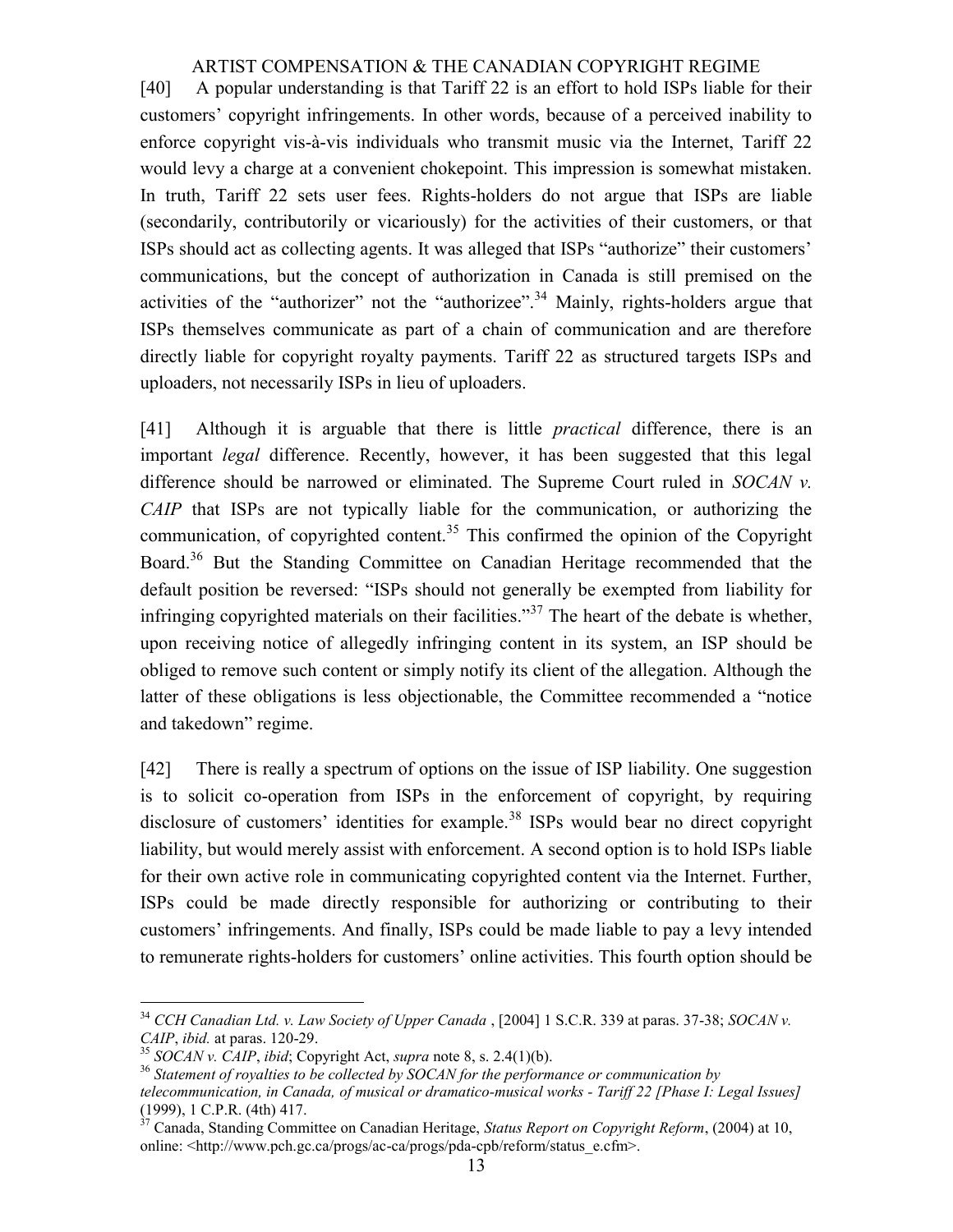seen as part of a larger trend, in which rights-holders seek compensation not from actual consumers of cultural content, but from third-party proxies.

[43] Tariff 22 seems to be based on a hybrid of options two and three. Insofar as Tariff 22 reflects option two, it is clearly a direct user-fee. If ISP liability is premised on authorization, however, the line between options three and four becomes blurry. It is unclear precisely what the Standing Committee has recommended, and why it has done so. It is therefore difficult to critique its position. It did not discuss in its latest report any policy or principle that would support its recommendation; the conclusion was bluntly stated as the rationale.<sup>39</sup> Three possible grounds could be advanced—causation, enrichment or convenience. But these are not normally organizing principles in copyright law, and an explanation is warranted if things should be different in respect of ISP liability. Moreover, it is unclear whether the recommendation endorses ISP liability for *their own* activities, or for *their customers'* activities. Would the customer *and* the ISP both be liable for their respective role in a communication? If so, would safeguards ensure that rights-holders are not paid twice for the same activity? If, however, the recommendation is to hold ISPs liable *in lieu of* their customers, we would seem to be moving toward an expanded exemption/levy regime. In that case, how would the concerns that plague Canada"s existing levy be addressed? These questions do not seem to have been thought through.

[44] At least one scholar has proposed specifically that Canadian ISPs should be made legally responsible for providing remuneration in respect of *other parties'* Internet activities involving copyrighted cultural products.<sup>40</sup> The gist of this idea is to enact a regime similar to Part VIII of the Copyright Act to apply to Internet activities. Legislative amendments would permit unlimited non-commercial communications and reproductions; a correlative levy would be imposed on ISPs, who would presumably pass the costs to subscribers who benefit from the new copyright immunity. The regime would apply to music, possibly also to movies and perhaps even to other cultural products.  $41$ 

[45] The suggestion to adopt an exemption/levy model for Internet transmissions resembles grander schemes proposed lately by several American commentators. Professor Netanel, for example, delineates a comprehensive model that would permit private copying, remixes, adaptations, modifications, and dissemination of all kinds of communicative expressions in both digital and non-digital form.<sup>42</sup> To provide sufficient

<sup>38</sup> See *BMG Canada Inc. v. John Doe*, [\[2004\] F.C.J. 525](http://ql.quicklaw.com/servlet/qlwbic.qlwbi?qlsid=C1xtgIejbgLijDWa&qlcid=00007&qlvrb=QL002&UGET=Q0552200,FCR%20) (QL).

<sup>39</sup> Standing Committee, *supra* note 37 at 10-11.

<sup>&</sup>lt;sup>40</sup> John Davidson, "Rethinking Private Copying in the Digital Age: An Analysis of the Canadian Approach to Music" (LL.M. Thesis, University of Toronto Faculty of Law, 2001) [unpublished]. <sup>41</sup> *Ibid.*

<sup>&</sup>lt;sup>42</sup> Neil Netanel, "Impose a Noncommercial Use Levy to Allow Free Peer-to-Peer File Sharing", (2003) 17 Harv. J. L. & Tech. 1.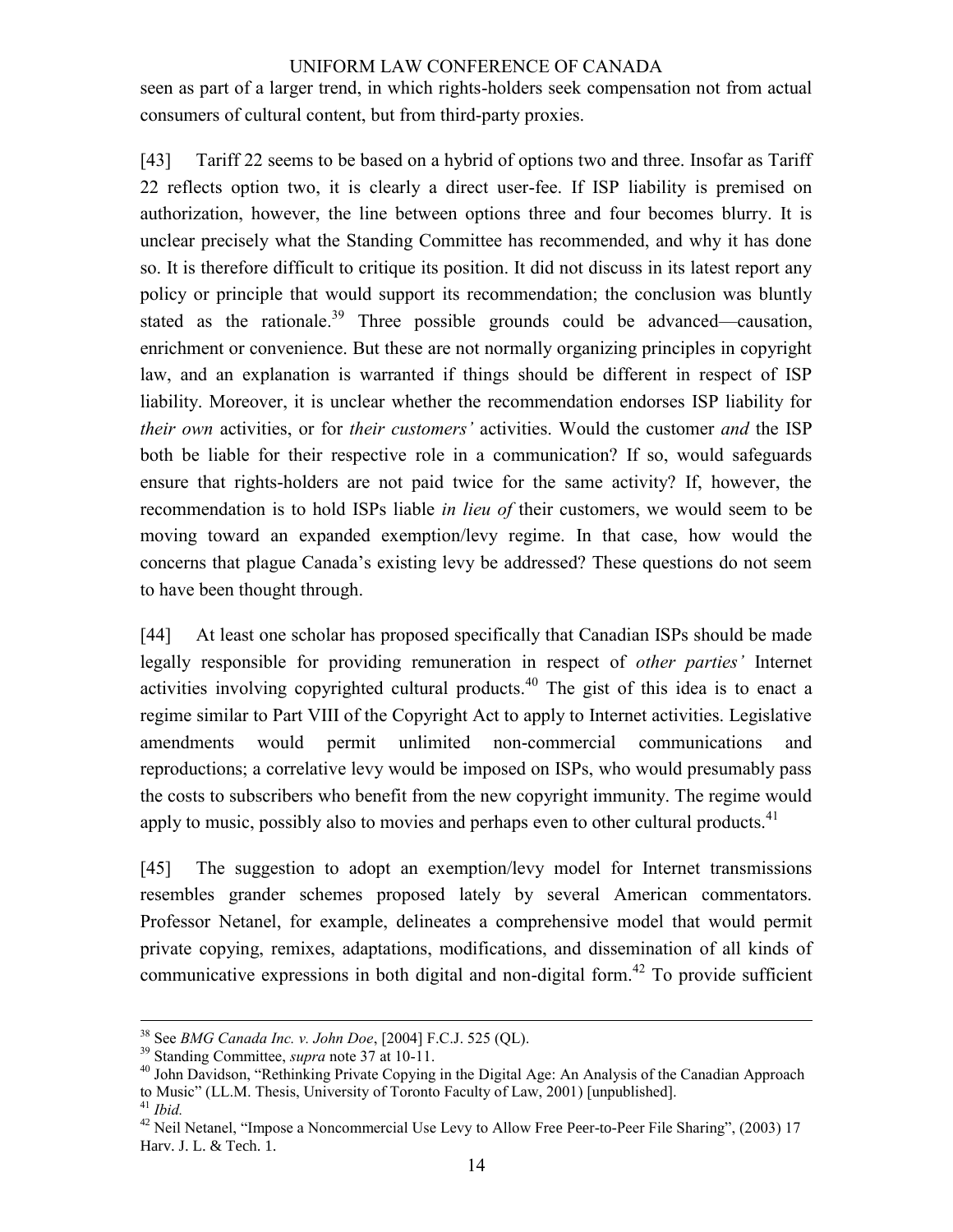compensation to creators, a levy would be imposed on broad range of goods and services the value of which is substantially enhanced by peer-to-peer file sharing. Professor Ku also advocates for levies on the sale of Internet services and electronic equipment, but his model would apply to digital cultural products only.<sup>43</sup> Professor Fisher proposes to allow various uses of audio and video recordings in exchange for a government reward system funded through taxation of digital recording and storage devices.<sup>44</sup> Professor Lessig's model is similar, but he considers it to be useful only for a transitional period, until convenient music streaming via the Internet makes file sharing obsolete.<sup>45</sup>

[46] Although different in details, all of the aforementioned models are based on the same underlying idea—dissemination of cultural products should be encouraged and the present copyright system is a hindrance. Therefore, a new system is needed to preserve financial incentives for creators. The solution is a variant of compulsory licensing. The licence fees, however, are provided not by consumers of cultural products but by thirdparty proxies.

[47] It is important to distinguish these proposals from ostensibly similar ideas discussed, for example, by Professor Gervais,  $46$  Professor Litman<sup>47</sup> and the Electronic Frontier Foundation.<sup>48</sup> For one, the latter are generally voluntary rather than compulsory.<sup>49</sup> This difference has been called "more formal than fundamental".<sup>50</sup> However, voluntary schemes are undoubtedly compliant with Canada"s international treaty obligations, whereas overbroad exemption/levy schemes face uncertainty in this regard. $51$ 

[48] Moreover, the Constitution limits Parliaments" ability to enact any sort of cultural policy it wishes under the auspices of the *Copyright Act*. Parliament may enact laws in respect of "copyright", but the provinces control "property and civil rights." Of course,

<sup>&</sup>lt;sup>43</sup> Raymond Shih Ray Ku, "The Creative Destruction of Copyright: Napster and the New Economics of Digital Technology" (2002). 69 U. Chi. L. Rev. 263.

<sup>44</sup> William W. Fisher III, *Promises to Keep: Technology, Law, and the Future of Entertainment* (San Francisco: Stanford University Press, August 2004), online:

<sup>&</sup>lt;http://cyber.law.harvard.edu/people/tfisher/PTKChapter6.pdf> c. 6.

<sup>45</sup> Lawrence Lessig, "Free Culture", (New York: The Penguin Press, 2004), online: < http://www.freeculture.cc/freeculture.pdf> at 296-304.

<sup>&</sup>lt;sup>46</sup> Daniel J.Gervais " The Price of Social Norms: Towards a Liability Regime for File-Sharing" (2004) 12:1 J. of Intellectual Prop. L. 39.

<sup>&</sup>lt;sup>47</sup> Jessica Litman, "Sharing & Stealing" (2004), 27 Hastings Comm/Ent LJ 1.

<sup>48</sup> Electronic Frontier Foundation, "A Better Way Forward: Voluntary Collective Licensing of Music File Sharing" (2004), online: <www.eff.org/share/collective lic\_wp.pdf>. David Kusek and Gerd Leonhard apparently propose a similar plan, although the details are vague. See David Kusek "Music Like Water" *Forbes* (31 January 2005) online: <http://www.forbes.com/columnists/free\_forbes/2005/0131/042.html>.

<sup>&</sup>lt;sup>49</sup> Professor Fisher prefers a compulsory regime, but would be willing to accept a voluntary scheme, outside of governmental control; see *supra* note 45 at 46-52.

<sup>50</sup> Litman, *supra* note 48 at 33.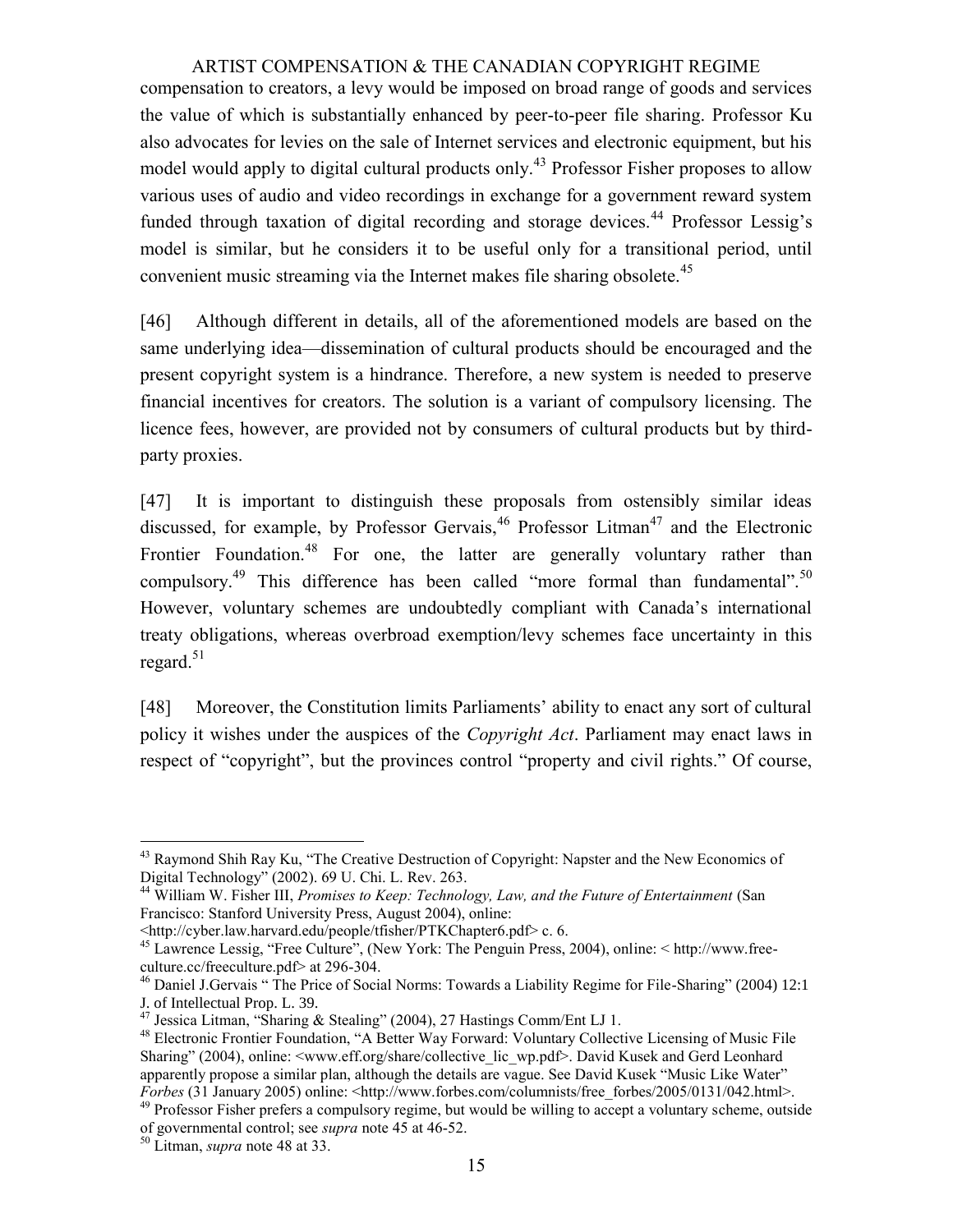by following proper procedures, Parliament can also impose taxes. But Parliament cannot just tax Internet access or personal computers and, by calling it "copyright", make it so. This problem may not be insurmountable in the United States, where the Supreme Court seems to have given Congress considerable leeway to promote science and useful arts.<sup>52</sup> But Australia's exemption/levy scheme was struck down for violating its Constitution.<sup>53</sup> In Canada, levies, unlike exclusive copyrights, are (for the moment)<sup>54</sup> vulnerable to attack on similar grounds.

[49] This is because exclusive proprietary copyrights are still at the heart of voluntary licensing proposals. Professor Gervais, for instance, advocates a system whereby copyright is used to normatively coerce consumers into payment of licensing fees, but is in practice rarely or never actually litigated. This is distinct from a system where creators have only entitlements to collect revenues from specified third parties. In one case exclusive enforcement remains an option, albeit an unadvisable one; in the other case, there is no choice but to collect remuneration.

[50] Another crucial difference is in terms of the payers of the proposed charge. Professor Litman notes that there are two models for collecting fees to be distributed among creators: a direct blanket licensing fee and levy or tax on the sale of goods or services.<sup>55</sup> Professors Gervais' model, for example, essentially proposes user-fees, which are simply brokered by intermediaries and backed-up by enforceable exclusivity. Professors Netanel"s plan, for example, essentially call for charges on the goods and services of associated third-party proxies. In my view, the former is far less objectionable.

[51] Several concerns should be addressed before an even wider exemption/levy scheme is introduced in Canada. First, such a model is a non-starter for anyone who believes that creators have natural property rights in their work. Expropriating the rights of corporate intermediaries is certainly not an issue, but things are perhaps different for human artists. Defenders of artists' natural property rights are generally in the minority, but recent jurisprudence is ambiguous and the debate is not yet settled.<sup>56</sup> If nothing else,

<sup>51</sup> *Berne Convention Protection of Literary and Artistic Works 1886*, 828 U.N.T.S. 221 at Art. 9(2); *Agreement on Trade-Related Aspects of Intellectual Property Rights 1994*, 1869 U.N.T.S. 299 at Art. 13. See also Gervais, *supra* note 46 at 71-73.

<sup>52</sup> See, for example, *Eldred v. Ashcroft*, 537 U.S. 186 (2003), 123 S.Ct. 769, considering Congress" power, under Article 1, Section 8 of the United States Constitution, to extend the term of copyright protection. <sup>53</sup> *Australian Tape Manufacturers Assn. Ltd. v. Australia* (1993), 176 C.L.R. 480, 112 A.L.R. 53 (Aus. H.C.).

<sup>&</sup>lt;sup>54</sup> The Canadian Private Copying Collective has announced its intention to ask the Supreme Court of Canada to review the Federal Court of Appeal"s decision in *CPCC v. CSMA*, *supra note 30*, in which such constitutional issues were raised. See J.F. deBeer & G. Régimbald, "The Constitutional Implications of Private Copying and (Il)legal Downloading" (2005) [unpublished, on file with author].

<sup>55</sup> See Litman, "Sharing or Stealing" *supra* note 47 at 42.

<sup>56</sup> See C. Craig, *supra* note 12.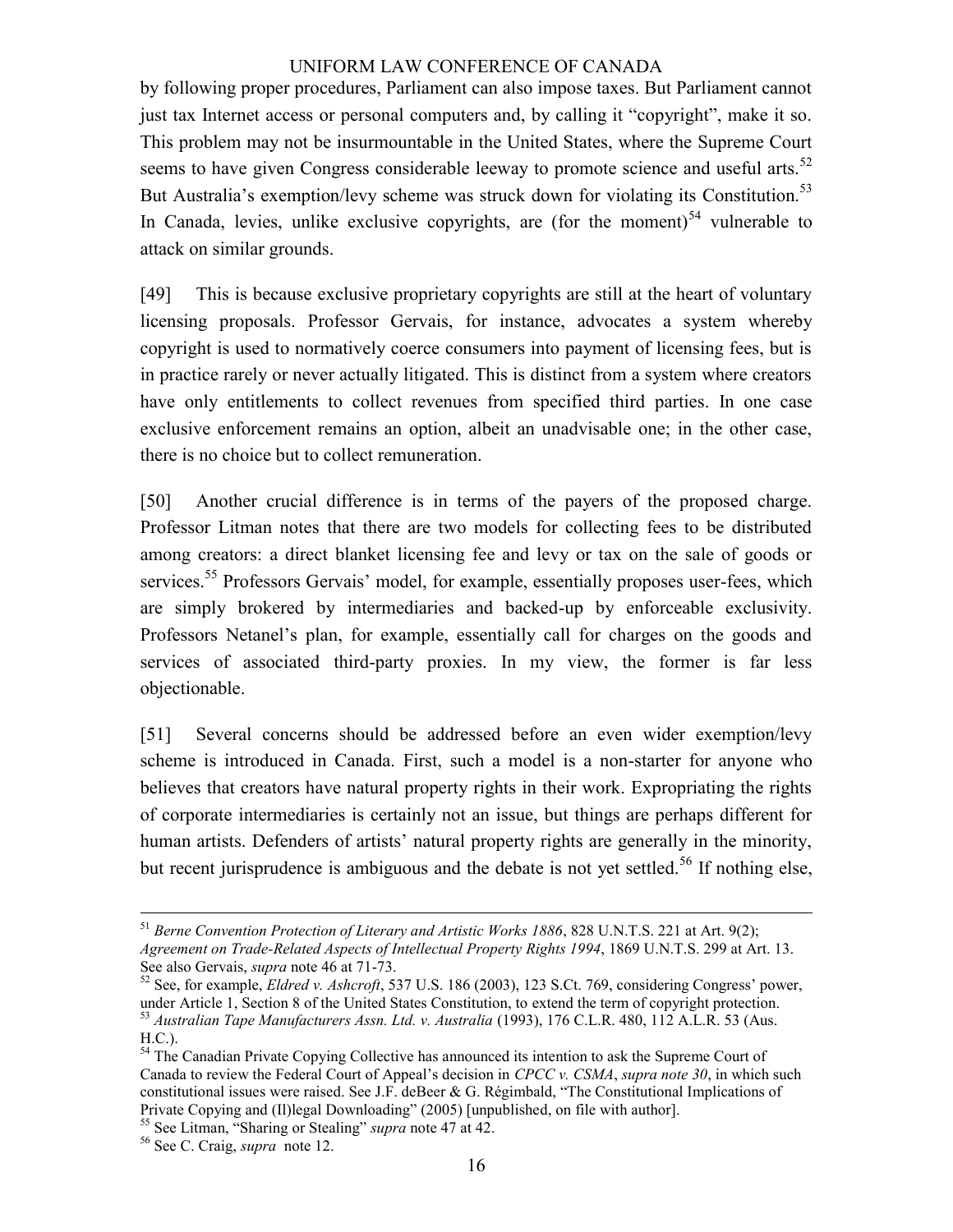ARTIST COMPENSATION & THE CANADIAN COPYRIGHT REGIME natural rights arguments seem to explain moral rights under Canadian copyright law. Exemption/levy schemes must, therefore, overcome this philosophical obstacle.

[52] Although intermediaries cannot raise the objection just discussed, an exemption/levy model is unpalatable nonetheless. Levies are perceived to be a compromise to pacify those foregoing proprietary control. But in all honesty, why would a rational rights-holder agree to sacrifice control over current revenue streams, only to venture into uncharted territory? A levy suits existing rights-holders if it represents a new revenue source, not a replacement for existing (or potential) revenue. The development of private copying regimes bears this out.

[53] That aside, the need for an exemption/levy scheme has yet to be conclusively demonstrated. On the technological front, one of the most thorough studies on this issue to date has concluded that levies should be phased out as tools become available to control private copying activities.<sup>57</sup> Simply put, TPM and DRM have eroded the fundamental assumption underlying levies in the first place—that certain activities cannot be adequately prevented or otherwise remunerated. It is true that no TPM or DRM are entirely unassailable, but that does not mean they are not generally effective.

[54] Recent lawsuits around the globe also suggest that exemption/levy schemes may be unnecessary from a legal perspective. Obviously, it is impossible to sue everyone, but that isn"t the point of law generally. Laws exist not to be litigated. They are most effective when operating in the background, influencing social norms and facilitating the voluntary exchange of rights and obligations. For legal norms alone to be useful, it is not necessary that laws always be enforced—just that there be a credible threat of enforcement in order to coerce compliance. Existing copyright laws now do this, to the greatest possible extent without unduly compromising other values like privacy, freedom of expression and the dissemination of culture and information. As Professor Gervais points out, the recording industry"s problem with peer-to-peer networks is not the impracticability of licensing the activity but the difficulty of influencing social norms surrounding this technology.<sup>58</sup> The recording industry might have earned \$12 billion if it had licensed rather than sued Napster and its users.<sup>59</sup>

[55] Furthermore, exemption/levy schemes entail the drawback of cross-subsidization. This is a problem in two ways. First, there is internal cross-subsidization. The higher the number and more variable the type of former copyright holders who become entitled to

 $\overline{a}$ <sup>57</sup> P.B. Hugenholtz, *supra note 30*. See also N. Helberger "It' s not a right, silly! The private copying exception in practice" *INDICARE Monitor* (7 October 2004).

<sup>58</sup> Gervais, *supra* note 46.

<sup>&</sup>lt;sup>59</sup> *Ibid*. Sony BMG and Grokster may be moving in this direction. Jon Healey, "Sony BMG, Grokster Join Forces" *Los Angeles Times* (29 October 2004) C1.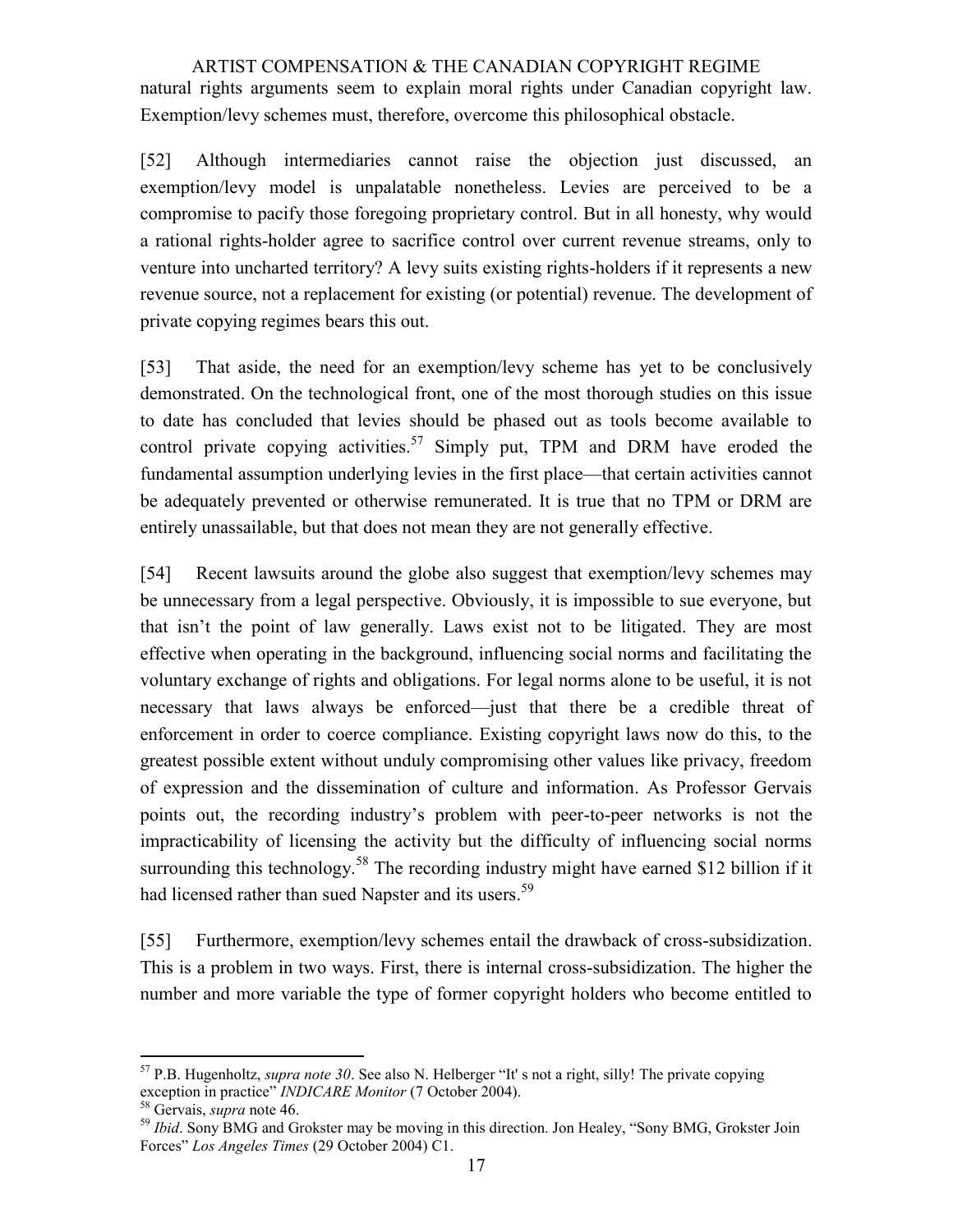remuneration, the more difficult it is to distribute levy revenues on a just basis.<sup>60</sup> Revenue generated on account of certain works ends up subsidizing other works, because it is impossible to precisely correlate the collection and distribution of funds to deserving (on whatever basis) rights-holders. Most proposals espouse a tracking system of one sort or another to address this issue. Such systems may be feasible in the long term, but uniform implementation will require tremendous co-ordination and commitment.

[56] A second, more problematic, type of cross-subsidization is external; exemption/levy schemes typically put the onus on innovative technology and communications enterprises to subsidize cultural creators. The presumption, of course, is that the costs are eventually passed on to the actual consumers of cultural products. Nevertheless, the impact on these industries is real.

[57] It has been suggested that blank media importers actually benefit from legitimized private copying, for example through increased sales.<sup>61</sup> It is difficult to refute or verify this claim, which rests on a series of assumptions. The first is that that legalizing an activity (music copying, for example) will make it more prevalent. This is not certain; peer-to-peer networks, for example, are influenced more by social than legal norms.<sup>62</sup> Second, it is assumed that music copying and blank media, for instance, are complementary, so that if the cost of copying music (in terms of legal risk and/or social stigma) declines, demand for blank media will rise. This is probably true, but more information is needed to determine whether this increase will be sufficient to offset the decreased demand attributable to higher prices that include a new levy. A commonly advanced claim is that demand for blank media is price inelastic so that a levy would have little effect.<sup>63</sup> But one cannot generalize about the various products that might be levied—blank CDs, personal computers, Internet access, etc..

[58] Regardless, however, even if there was a net financial benefit to third-party businesses, that is no reason to impose a levy on them. For one, it is arguably unfair to saddle technology and communications firms with the administrative burden that levies entail. They are simply not in the business of collecting, accounting for and remitting levies.

[59] The "beneficiary" justification for targeting third parties resembles an argument properly resisted in the context of high-profile contributory liability cases.<sup>64</sup> It runs

 $60$  Determining what constitutes a just basis is itself problematic, but presumably, popularity is as good a measure as any.

<sup>61</sup> *CPCC v. CSMA*, *supra* note 30 at paras. 68-70; *Private Copying 1999-2000*, *supra* note 30 at 16. See also Fisher, *supra* note 44 at 4, 41.

<sup>62</sup> Gervais, supra note 46.

<sup>63</sup> See *Private Copying 1999-2000 supra* note 30 at 37-38; *Private Copying 2001-2002*, *supra* note 30 at 4- 6; *Private Copying 2003-2004*, supra note 30 at 58-59.

 $64$  See, for example, *Metro-Godwyn-Mayer Studios, Inc. v. Grokster, Ltd.*, 380 F.3d 1154 (9<sup>th</sup> Cir. 2004).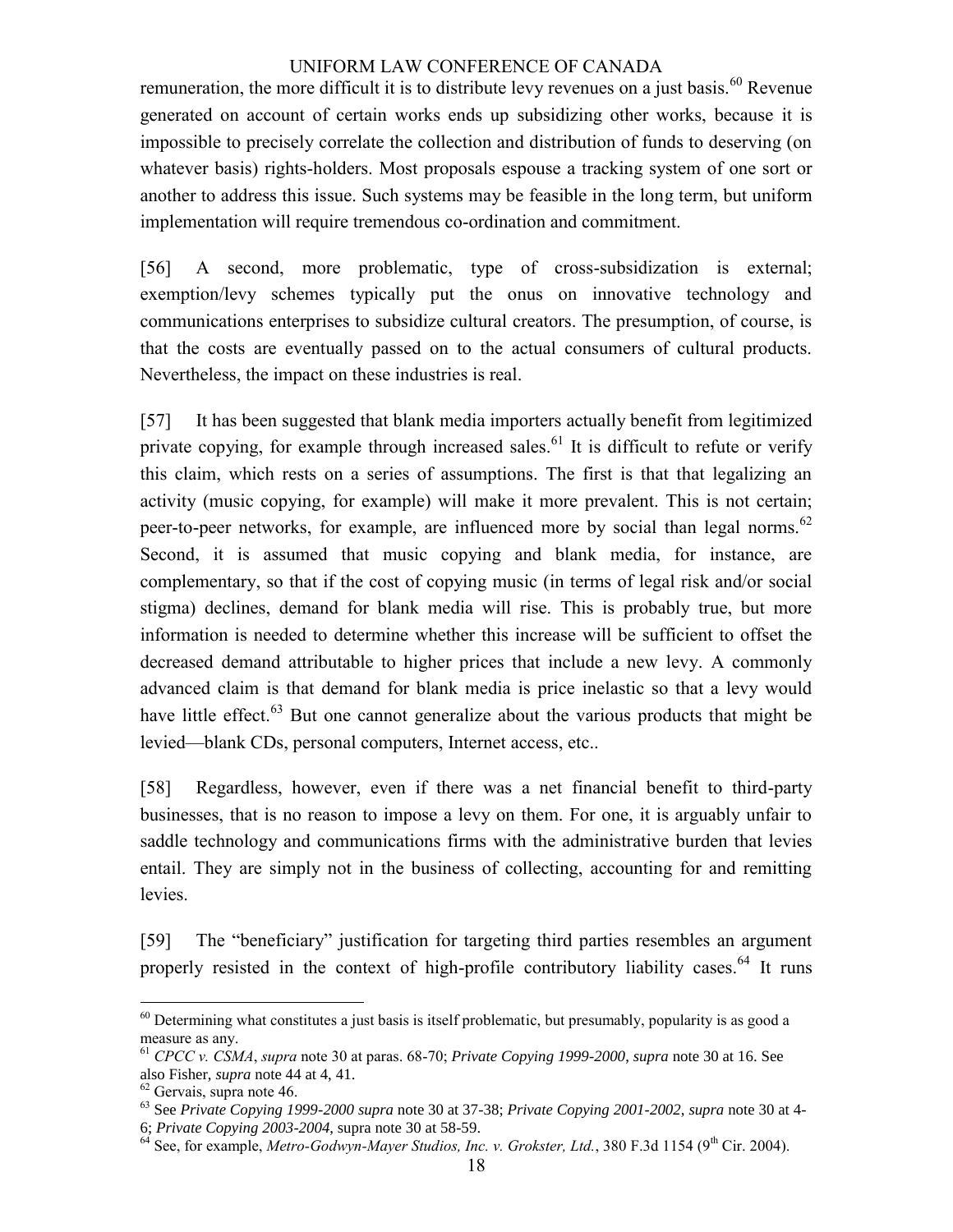ARTIST COMPENSATION & THE CANADIAN COPYRIGHT REGIME counter to the fundamental principles of *Sony-Betamax*<sup>65</sup> in the United States, and *CCH v. LSUC*<sup>66</sup> in Canada: providing the means to facilitate, or benefiting from, copyright infringement is not itself objectionable. As Professors Lemley and Reese have recently put it: "Unrestricted liability for anyone who is in any way involved with such copyright infringement is a bad idea." $67$  Levies on third-party proxies push this principle to the breaking point.

[60] Moreover, the higher up the "food chain" one goes, the less accurate the charge becomes. Fewer (indirect) payers of the levy are actual consumers of the cultural products at the root of the scheme. The further removed the charge is from the end consumer, the greater this problem becomes. Canada has experience with this phenomenon in the context of its private copying regime.

[61] All blank CDs manufactured in or imported to Canada are subject to a levy to compensate for the fact that some blank CDs are used for copying music. However, the highest estimates suggest that of all blank CDs in bought Canada, the proportion of blank CDs used by consumers to copy music (as compared to those used by businesses, or for copying data or photographs, for example) is roughly one third.<sup>68</sup> The levy rate is obviously discounted to reflect this fact. Nevertheless, the point remains that purchasers of two thirds of all blank CDs subsidize the consumers who use these media heavily for copying music.

[62] This is more than just an unfortunate side effect for select technophiles; it is a very serious issue for thousands of Canadian businesses—manufacturers, retailers and commercial purchasers of goods and services that are or would be levied. Although a levy on Internet access would certainly catch music downloaders, it could have dramatic adverse effects on electronic commerce or educational institutions, for example. This should not be simply tolerated as collateral damage in the war on putative piracy.

[63] Certain consumers also pay twice. For example someone who purchases a song from Apple"s iTunes Music Store contractually bargains for the right to make certain private copies of the track<sup>69</sup> yet pays again for the same activity through the private

<sup>65</sup> *Sony Corp. of America v. Universal Studios, Inc*., 464 U.S. 417 (1984).

<sup>66</sup> *Supra* note 34.

 $67$  Mark A. Lemley and R. Anthony Reese, "Reducing Copyright Infringement Without Restricting Innovation" (2004) 56 Stanford L. Rev. 1345 at 1349.

<sup>&</sup>lt;sup>68</sup> The data is insanely confusing, because there are different proportions to consider (including "consumer" vs. business purchasers" and within that "music vs. non-music uses") and different statistics for different formats, not to mention conflicting evidence on the accuracy of different figures submitted by different parties. *Private Copying 2003-2004*, *supra note 30*.

 $\delta^9$  Apple's Terms of Sale entitle the purchaser to "burn and export" tracks "for personal, non-commercial use." Because of the private copying levy, section 80 of the *Copyright Act*, *supra* note 8, allows "reproducing all or any substantial part of [a musical work, performance or recording] onto an audio recording medium for the private use of the person who makes the copy".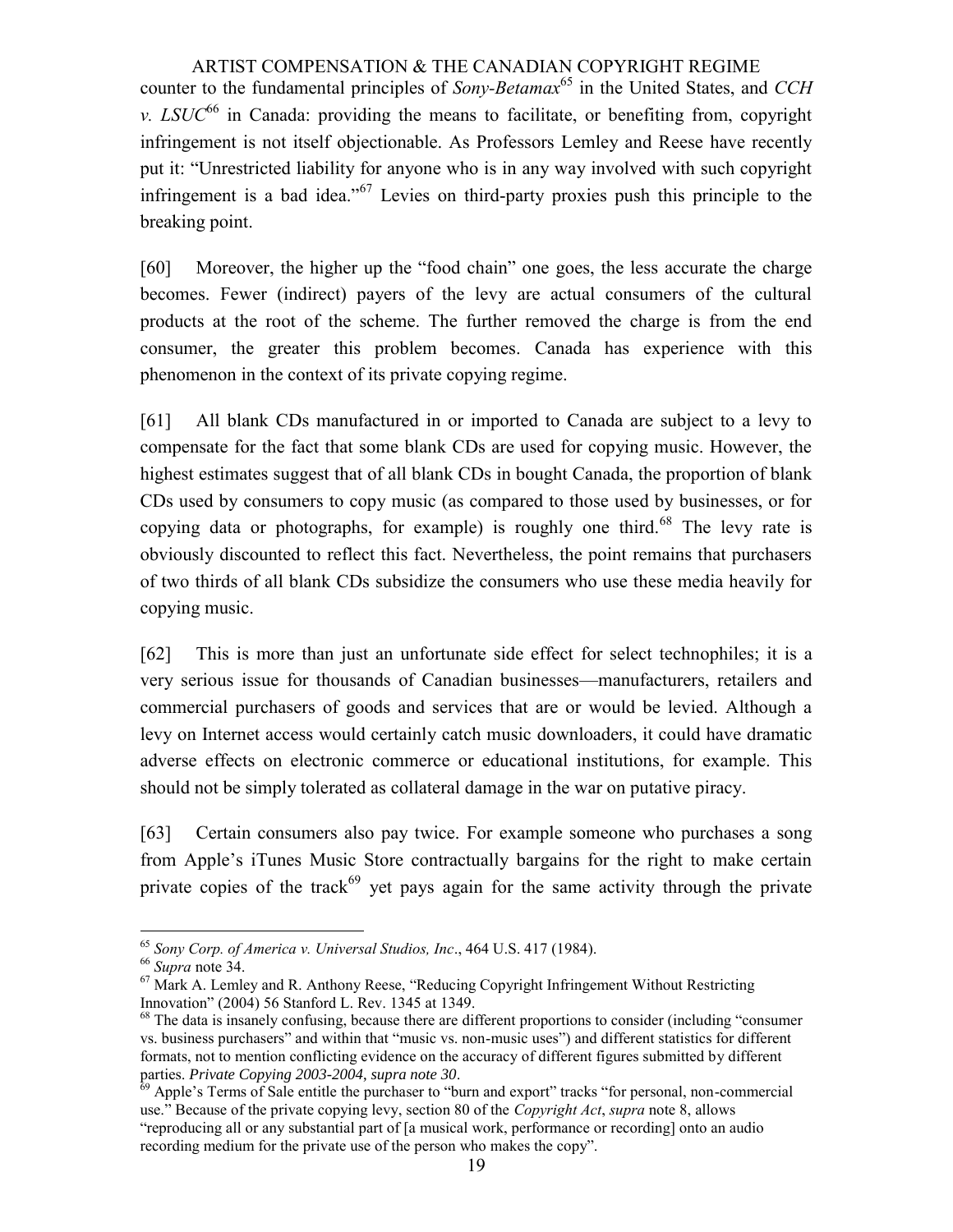copying levy on blank CDs. Should she pay again through a levy on Internet access or  $iPods.<sup>70</sup>$ 

[64] The unfairness might perhaps be alleviated through carefully tailored exceptions, which can in theory turn levies from blunt instruments into precise tools. However, separating the wheat from the chaff is not easy. If Canada"s current private copying regime is any indication, things do not bode well for a potential levy on personal computers or Internet access. The Federal Court of Appeal, affirming the Copyright Board of Canada on this point, recently noted that Part VIII of the *Copyright Act* contains no legitimate exemptions for the vast numbers of consumers and, more importantly, businesses who purchase blank media for purposes other than private copying.<sup>71</sup> The Court seemed to agree with the Board"s insights that there are fundamental problems with the *ad hoc* waiver program that has developed, which is administered unilaterally by the beneficiaries of the levy.<sup>72</sup>

[65] It has been said about Canada"s private copying regime: "Such a scheme cannot be perfect; it is a rough estimate, involving possible overcharging of some and undercharging of others."<sup>73</sup> By analogy, everyone pays taxes to fund education whether or not they have school-aged children. This is true, but note that the burden of education is thereby spread throughout the whole population. Levies spread the burden of funding culture among only a select group—technology and communications firms and their customers—rather than the public at large. They are essentially a half-way-point between user fees and public finding, which is conceptually and pragmatically awkward.

[66] Insofar as a levy is necessary or desirable, a more precise alternative would impose the charge at the source, not the destination, of copies of cultural products. For example, in the context of music, one option is to levy pre-recorded CDs and paid downloads, from which all copies ultimately originate. The value of private copying, to creators and consumers, would thereby be built into the source itself. A levy on CDs and downloads could account for all "spin-off" copies that might eventually be made from that original source. Some would argue that, in fact, private copying is already factored into the price of music. This is explicitly acknowledged with authorised downloads that include the right to make copies. A levy would put the matter beyond doubt.

[67] Funding the music industry through a tax on pre-recorded CDs or digital downloads, rather than a levy on blank CDs, is like funding highways through toll roads

 $\overline{a}$ <sup>70</sup> See *CPCC v. CSMA*, *supra note 30*.

<sup>71</sup> *Ibid.* at paras. 118-126.

<sup>72</sup> *Private Copying 2003-04*, *supra note 30*.

<sup>73</sup> Canada"s private copying regime was described as such by the Federal Court of Appeal in *AVS* 

*Technologies Inc. v. Canadian Mechanical Reproduction Rights Agency* (2000), 7 C.P.R. (4th) 68 (F.C.A.) at para. 7.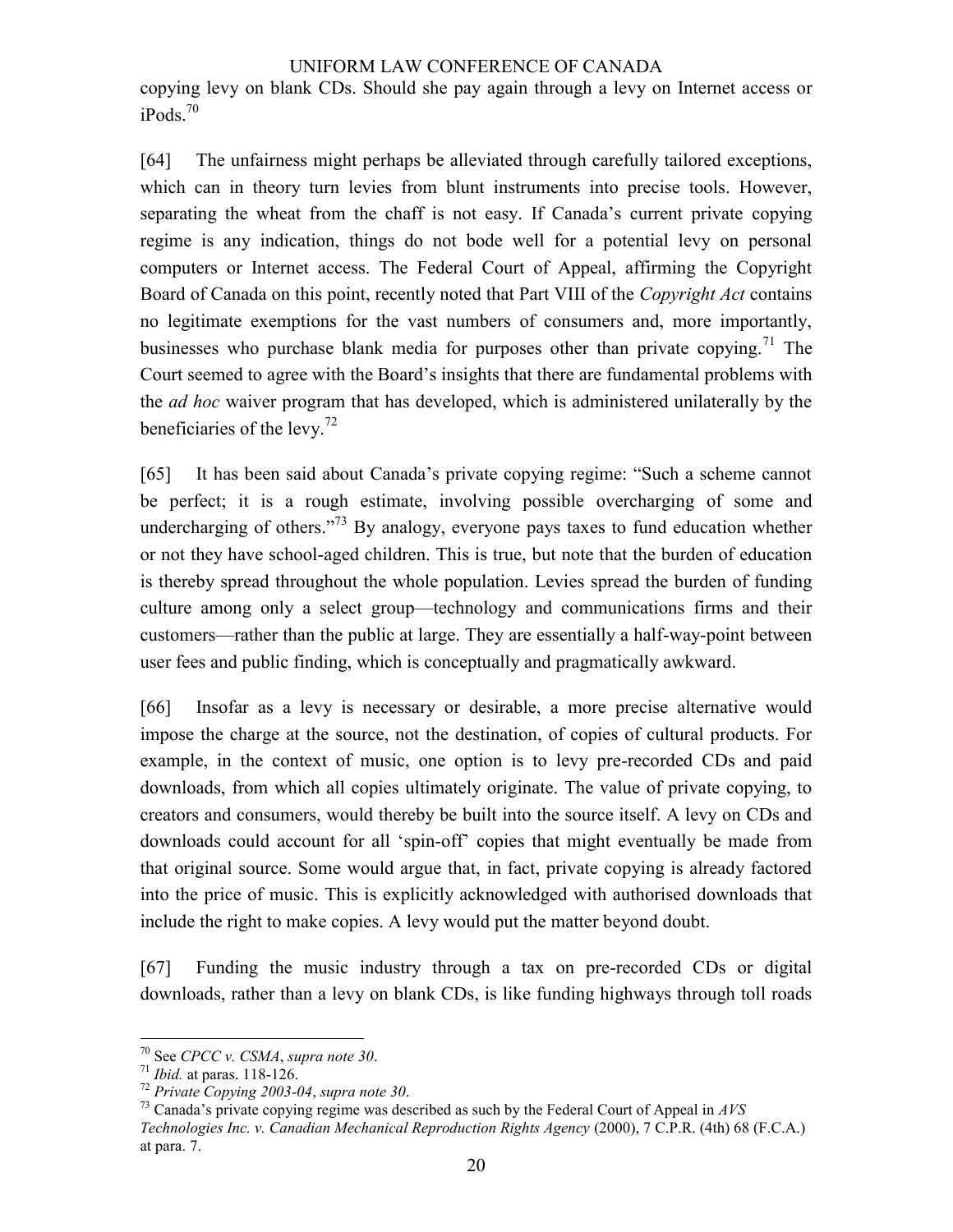and gasoline taxes. In principle, such a scheme might focus the burden of levies more precisely on the activities that justify their existence. First, the groups intended to benefit could directly collect the levies. Administrative, opportunity and other transaction costs that are currently imposed on manufacturers, importers, distributors and retailers of levied products could be reduced or eliminated. Second, it would insulate non-copiers from any effect of the levies. The burdens would fall instead on those who consume music. This suggestion is not without precedent—for example, the French film industry is supported in part by a levy on cinema tickets.

[68] In short, an exemption/levy scheme is a shotgun approach that splatters liability around with the hope that, in the process, some of the intended targets will be hit. There is no principled reason to impose the financial and administrative burden of a levy on the technology and communications industries and their customers. Neither causation nor enrichment nor convenience has traditionally been a foundational principle in copyright law. Liability, if appropriate at all, should continue to be based upon the voluntary use of a cultural product in exchange for a user-fee, insofar as possible paid by the consumer of the product directly to its author. Professor Merges claims: "[W]e will be judged wise for avoiding abrupt changes in our IP system that replace volunteerism and trade with forced sharing."<sup>74</sup> Although there are circumstances whether that might be necessary, it is not clear in Canada at this point that we cannot create a functional market in an online environment, let alone that the market has completely failed offline.

[69] Therefore, when the question of ISP liability is looked at as part of the bigger picture of third-party proxy charges to compensate artists on and offline, the option seems less attractive. This is not to say ISPs should not be liable for their own direct and voluntary use of cultural content. It is inappropriate, however, to hold them liable for their customers" activities. Similarly, a levy on personal computers is unwarranted at this time. Instead, the market can give consumers who wish to pay for access to cultural products the ability to do so on clear and reasonable terms. Music, for instance, can be sold online à la carte (from the iTunes Music Store, for example), through licensed peerto-peer smorgasbords (foreshadowed by recent co-operation between Sony BMG and Grokster), and from traditional bricks-and-mortar retailers.<sup>75</sup>

[70] For many proponents of exemption/levy schemes, the attractiveness lies mainly in the exemption aspect of the *quid pro quo*. There are compelling objections to cultural markets, which are premised on artificial scarcity, and which replicate flaws in the current system in the new online environment. At the core of this hostility is the conviction that cultural players ought not be given proprietary control over cultural products. The protest may be moral, or it may be based on economic inefficiencies. Make

 $\overline{a}$ <sup>74</sup> R. Merges, *supra* note 28 at 2.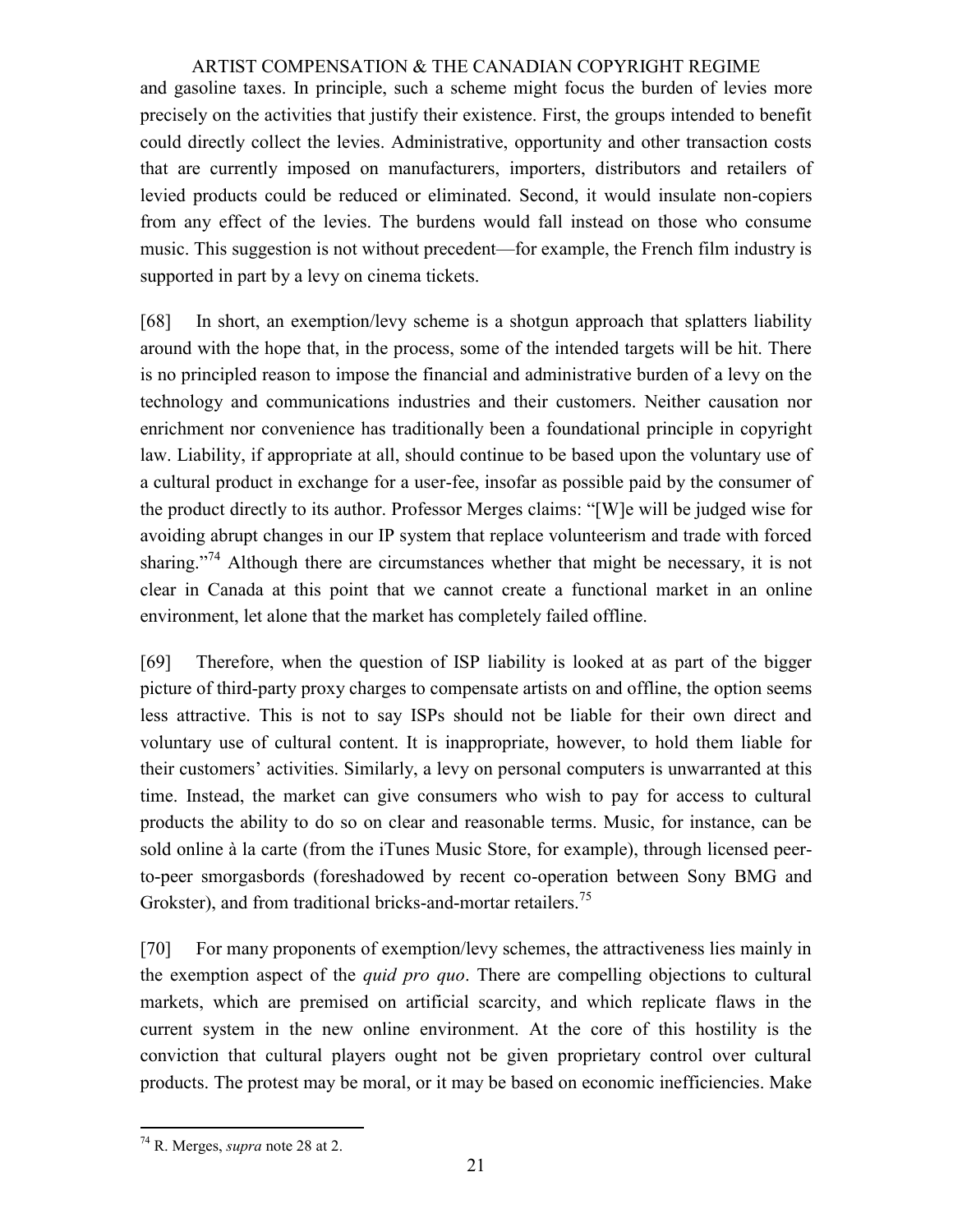no mistake—there are serious problems with existing copyright law. Exemption/levy proposals, however, tend to divert attention from more moderate possibilities that are politically, economically and legislatively realistic.

[71] That said, to the extent that we are going to seriously re-evaluate the current system, we should abandon completely the idea of *ex post* compensation based on consumer demand—that is what markets do, and what markets do best. Starting from the ground up, the "compensation" label is misleading and unnecessary.

[72] It is misleading because any compensation forthcoming has less to do with the use of any particular work than with expropriation of rights-holders" ability to control its use. As mentioned, most proposals include some mechanism to correlate distribution of levy revenues with the popularity of particular works. But in general, the remuneration is compensatory only on a macro level.

[73] It is unnecessary because the purpose of the exercise is not to compensate but to induce. Of course, compensation is one method to induce creativity. But it is clearly not the only method. This is a key plank in the analysis, which requires us to reflect back on the purposes of copyright law. Recall that copyright protection, certainly for intermediaries if not also for artists, is warranted only to the extent it constitutes the most efficient and effective mechanism to induce investment in the creation and dissemination of cultural products. There is no principled reason that the economic incentives to create cultural products must come in the form of property rights to be exploited after the product has been created. We must instead ask ourselves what required to induce socially valuable cultural products.<sup>76</sup> The real problem is to generate "inducements", not "compensation". The concepts may coincide, but are not synonymous.

[74] Having established that our primary objective is to induce rather than compensate creativity, we should ask ourselves a related question: which parties in the creative process are best targeted? There are really three options. Efforts could be focussed on supporting artists (authors and performers), intermediaries (producers and distributors) or consumers. It is my position that all three groups require support, but that intermediaries are generally adequately protected, and further efforts should be focussed on the end nodes of the supply and demand chain—artists and consumers. The appropriate response, therefore, is neither copyright reform nor exemption/levy schemes, but rather is reduced dependence on copyright royalties or levy remuneration as a primary support mechanism for Canadian cultural industries.

<sup>75</sup> See Healy *supra* note 59; and Gervais, supra note 46.

<sup>76</sup> Steven Shavell and Tanguy van Ypersele, for example, have provided a thorough analysis of how rewards other than intellectual property rights might be calculated . See "Rewards Versus Intellectual Property Rights" (October 2001) XLIV Journal of Law and Economics 525 at 529.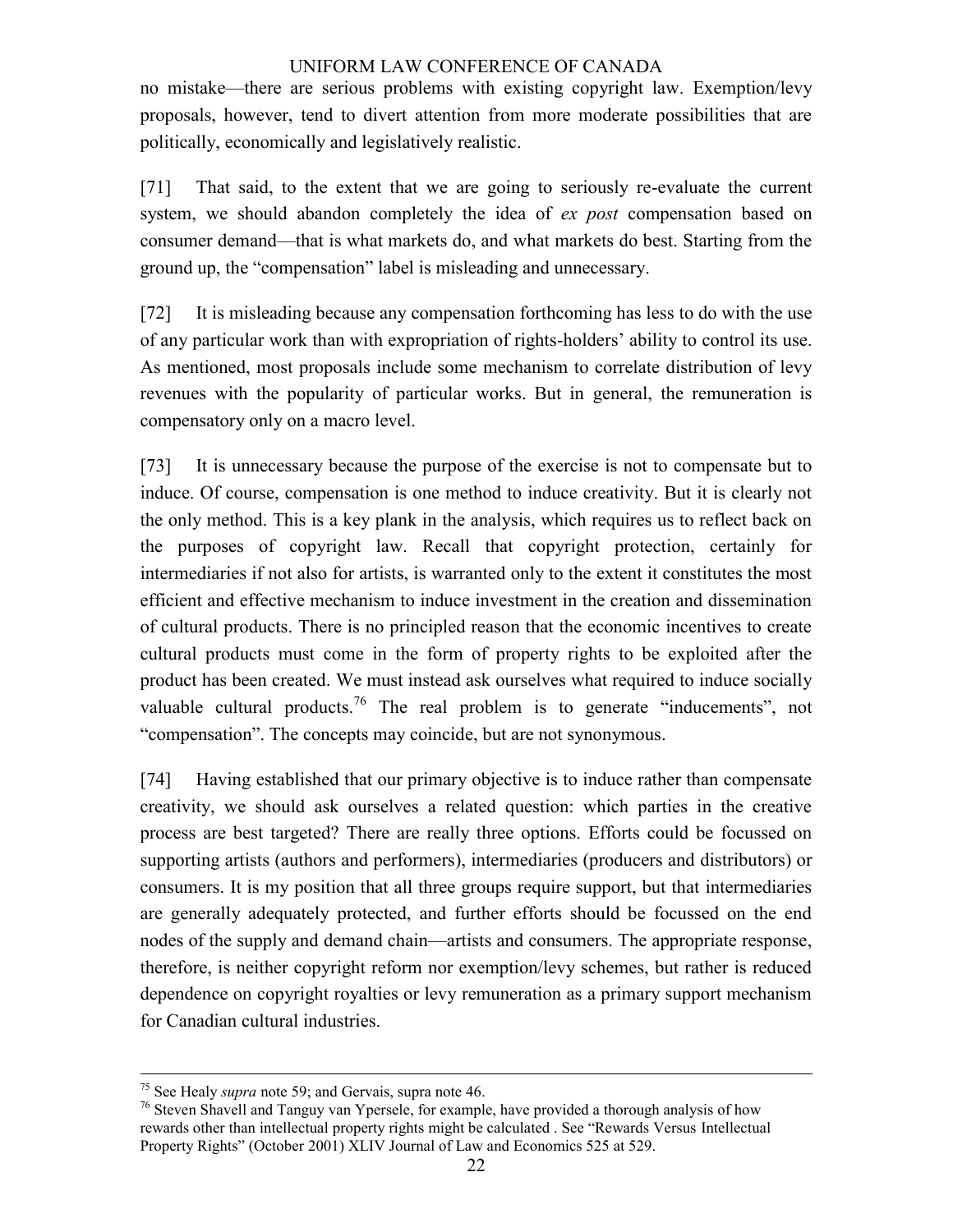## C. Public Funding Programs

[75] Neither exclusive copyrights nor third-party levies alone can adequately support Canadian cultural industries. One reason is that, in practice, a significant portion copyright and levy revenues flow to or through intermediaries. There are several explanations for this, including the fact that the custom and structure of cultural industries is such that artists often assign their rights to intermediaries, such as music or literary publishers.<sup>77</sup> In other words, corporate intermediaries perform a gate-keeping function, and an artists" copyright is often the price of admission to the market.

[76] In theory, greater revenue for intermediaries means greater investment in product development, and so the benefit to grassroots artists is indirect but nevertheless real. This is true, to an extent, but there are further problems to confront. It is questionable policy to entrust responsibility for the development of cultural products entirely to private entities. "What will happen is a more commercially oriented cultural sector offering fairly homogeneous fair for a mass audience and selected quality niches for a rich elite."<sup>78</sup> A vibrant cultural industry furthers important non-economic values<sup>79</sup> that may be neglected in a mass market controlled by global gatekeepers.

[77] Also, most revenues generated through copyrights and levies are destined for export from Canada. In a series of recent columns, Professor Geist has commented on Canada"s "cultural deficit."<sup>80</sup> To be clear, the deficit Canada suffers is really in the exchange with the US. In the year 2002 Canada"s deficit in culture services trade with the US stood at almost \$1.2 billion, and in trade with the rest of the world amounted to a roughly \$250 million surplus.<sup>81</sup> A quick look at the significance of copyright royalty payments to Canada"s cultural deficit with the US shows a worrisome trend. It may also be a good indication of the effect of recent copyright reforms. Between 1996 and 2002

<sup>77</sup> In the context of the music industry, see generally, David L.P. Garson *et al., Musicians and the law in Canada : A Guide to the Law, Contracts, and Practice in the Canadian Music Business* 3d ed. by Paul Sanderson (Scarborough: Carswell, 2000).

<sup>78</sup> van der Ploeg, *supra* note 4.

 $79$  van der Ploeg mentions "aesthetic, decorative, spiritual, social, identity, historical, symbolic and authenticity values, as distinct from economic values such as use, exchange, store, status, option and bequest values. *Ibid.*

<sup>80</sup> Michael Geist, "Why Canada should follow U.K., not U.S., on copyright", *Toronto Star*, Oct. 4, 2004; M. Geist, "Advancing Technology Threatens Cultural Policy", Toronto Star (Nov 8, 2004): "For every dollar earned by Canadian sound recording artists in foreign markets, Canadians send \$5 out of the country to compensate foreign artists; Canadians import nearly three times the number of books as they export (as measured in dollars); and the Canadian broadcast industry generates only \$33.8 million in foreign markets while Canadians spend more than \$500 million on foreign broadcasting."

<sup>&</sup>lt;sup>81</sup> The precise figures are  $$1,181,610,000$  and  $$262,907,000$ . In 2002 total Canadian imports of cultural services exceeded exports by \$ 918,703,000. In that amount, copyright royalties and related services accounted for 360,548,000. See Statistics Canada: Culture Trade Survey 1996-2002; Culture services trade: Data tables, September 2004, catalog no. 87-213-XWE, online: <http://www.statcan.ca/english/freepub/87- 213-XIE/87-213-XIE.xls>.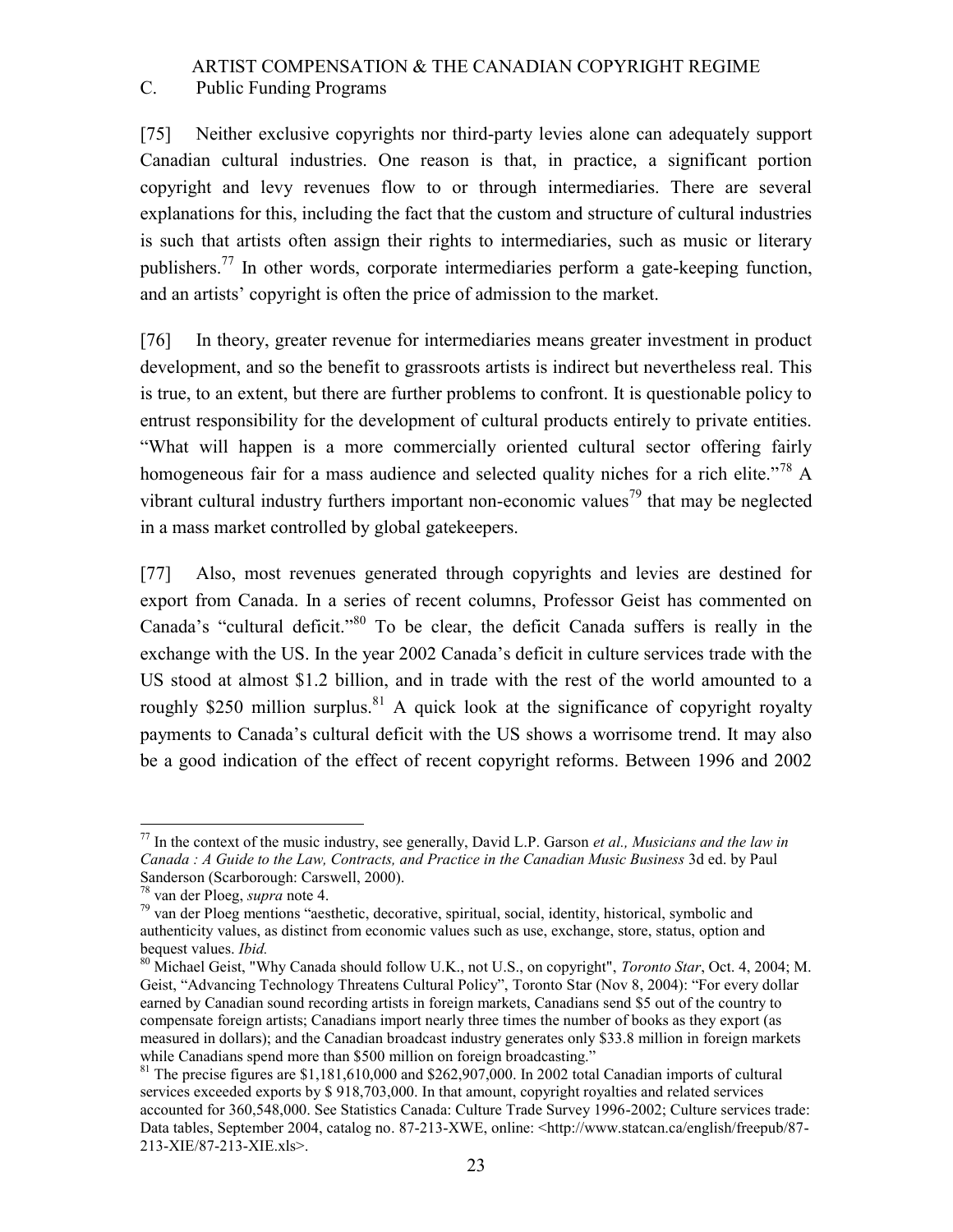Canada's deficit with the US in copyright royalty payments more than doubled.<sup>82</sup> And while in 1996 those payments accounted for only 19% of the deficit, their share increased to 31% in 2002. At the same time, our deficit in trade-mark royalty payments increased by about one quarter, <sup>83</sup> and their share of Canada's deficit with the US actually decreased from 45% to 41%. If Canada further amends its copyright legislation to conform to international agreements, changes to the private copying levy, for just one example, will generate "a substantial increase in payments from Canadian consumers to foreign performers and makers"—further net outflows could be in the tens of millions of dollars.<sup>84</sup>

[78] The state of the Canadian film industry is also revealing.<sup>85</sup> In countries with a strong national cinema industry, domestic market share at the box office rarely exceeds 10-20%, although French films are taking more than 30% of the French national market.<sup>86</sup> Canadian domestic films' share of the Canadian box office, however, is  $4\%$ .<sup>87</sup> Our proximity to Hollywood is obviously to blame. Positive proof is in the fact that English-Canadian films account for 1% of our box office, whereas French-Canadian films (for which there is virtually no competition from the United States) account for 20.8%. 88

[79] More generally, Peter S. Grant and Chris Wood have noted an alarming trend in the market for cultural goods and services:

Five huge record companies control more than 70 per cent of dollar volume in sound recordings. Hollywood dominates cinema film screens and floods local television with hard-to-resist drama. The concentration of media is growing apace around the world. It is harder and harder for "independent" producers to survive, whether in the United States or in any country where concentration is increasing. The distribution of cultural products is often in the hands of gatekeepers who reduce choice rather than expand it. In the book field, shorter shelf life and tightened supplier margins from big-box retail stores have increased the sales of bestsellers, led to publisher consolidation and hurt mid-list titles.<sup>89</sup>

This passage hints at who are most in need of support—real living and breathing Canadian artists, not foreign corporate intermediaries. Yet stronger copyright laws and third-party levies both contribute significantly to a net outflow of revenue from Canada to

<sup>87</sup> Denis Seguin, "Role Reversal" (2004) 77:18 *Canadian Business* 33.

<sup>82</sup> From \$160,563,000 to \$365,471,000.

<sup>83</sup> From \$372,986,000 to \$490,418,000.

<sup>84</sup> M. Rushton, "*Economic Impact of Canadian WIPO Ratification on Private Copying Regime: An Update*" (2003) at 6.

<sup>85</sup> See, for example, George Melnyk, *One Hundred Years of Canadian Cinema* (Toronto: University of Toronto Press, 2004).

<sup>86</sup> Jean-Marie Le Breton "*The Film Industry in Britain and France –Strategies for Success*" (2000) Franco-British Council, online: [<http://www.francobritishcouncil.org.uk/filmindustry.htm>](http://www.francobritishcouncil.org.uk/filmindustry.htm); Others put the French number even higher, at 42% in 2001. See Grant & Wood, *supra* note 3 at 295.

<sup>88</sup> *Ibid.*

<sup>89</sup> Grant & Wood, *supra* note 3 at 1.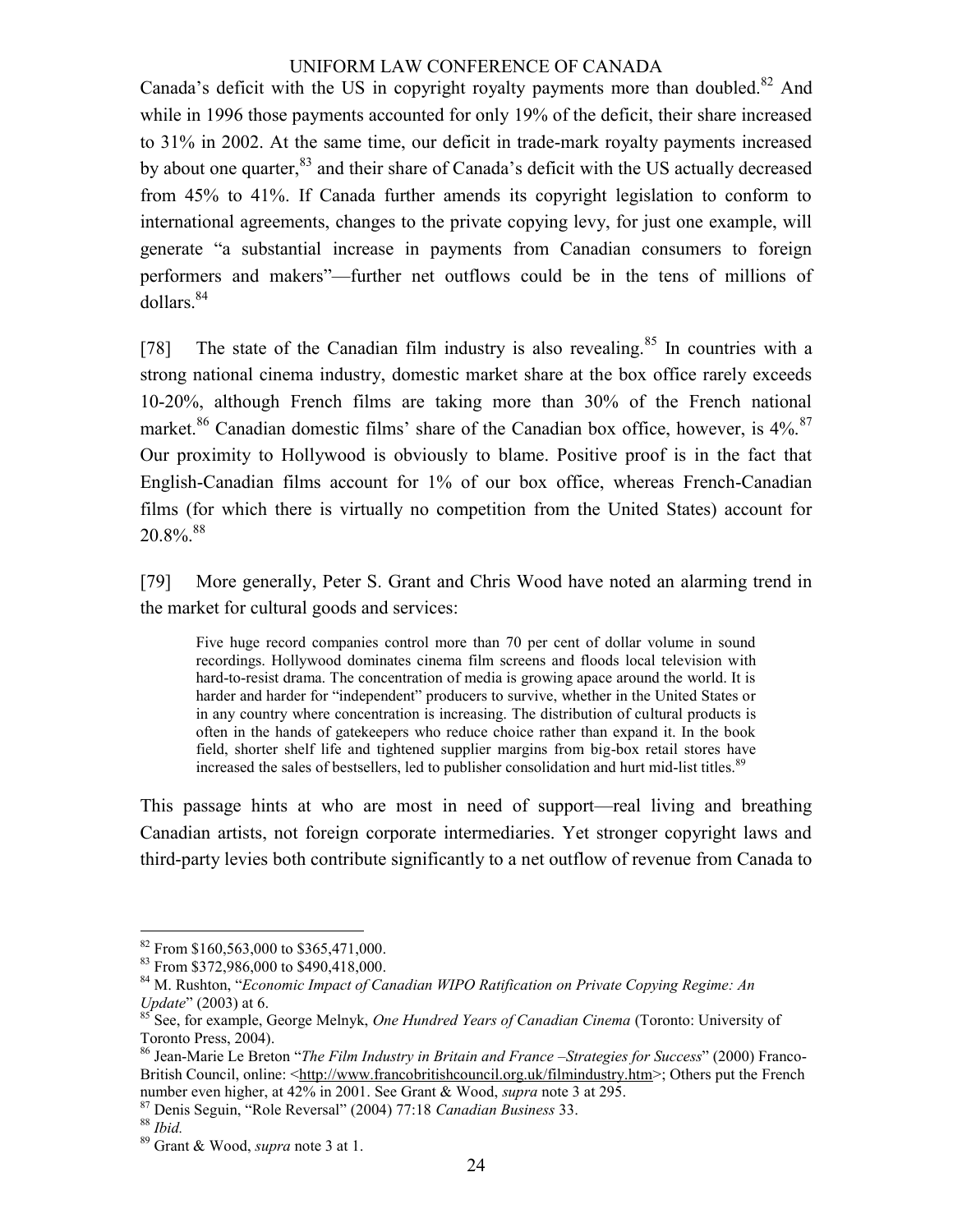ARTIST COMPENSATION & THE CANADIAN COPYRIGHT REGIME foreign producers and distributors of cultural products, primarily in Hollywood and New York City.

[80] Modern copyright law exhibits the Matthew effect: "For unto everyone that hath shall be given, and he shall have abundance: but from him that hath not shall be taken away even that which he hath."<sup>90</sup> If the influence of the music industry was at all in doubt, Saint Matthew's point has been re-dubbed "the Brittany effect".<sup>91</sup> I am not making a value judgment on the merits or demerits of the American pressures on Canadian cultural industries. I am, however, suggesting that neither exclusive copyrights nor exemption/levy schemes may be able to achieve the objective of supporting Canadian artists specifically.

[81] Of course, greater copyright royalties and levy revenues benefit not *just* corporate American interests; Canadian artists and intermediaries will benefit as well. But it is important to understand that all of the benefits—to Canada and Hollywood"s creators alike—come at the expense of the Canadian public. Since Canadian consumers of cultural products, or worse Canadian technology and communications firms and their customers, are footing the bill, the goal should be to direct as much benefit as possible exclusively to Canadian creators.

[82] Grant and Wood describe a "toolkit" that governments can use to support popular cultural products, which includes support for public broadcasting, scheduling or expenditure requirements for private broadcasters, subsidies or tax incentives, foreignownership rules and competition policy measures.<sup>92</sup> Moral rights are another important tool. But since the focus of this paper is on economic support, I only want to briefly discuss subsidies or incentives through public funding programs.

[83] There are currently a variety of public funding programs designed to support Canadian cultural industries.<sup>93</sup> Tax incentive programs are widely utilized in Canada.<sup>94</sup> But there are also automatic or discretionary funds available. There is the Canada Music Fund, which assists the Canadian music industry through various initiatives supporting songwriting, composing, new musical works, specialized music, market development, sound recording entrepreneurship and the preservation of Canadian music collections. Arts Presentation Canada supports professional arts festivals, performances and other artistic experiences. The Book Publishing Industry Development Program seeks to ensure choice of and access to Canadian books that reflect Canada"s cultural diversity and

<sup>&</sup>lt;sup>90</sup> Matthew 25:29.

<sup>&</sup>lt;sup>91</sup> See James Love, "Artists Want to be Paid: The Blur/Banff Proposal" online:

<sup>&</sup>lt;http://www.nsu.newschool.edu/blur/blur02/user\_love.html>.

<sup>92</sup> Grant & Wood, *supra* note 3 at 5.

<sup>93</sup> *Ibid.* at c. 13.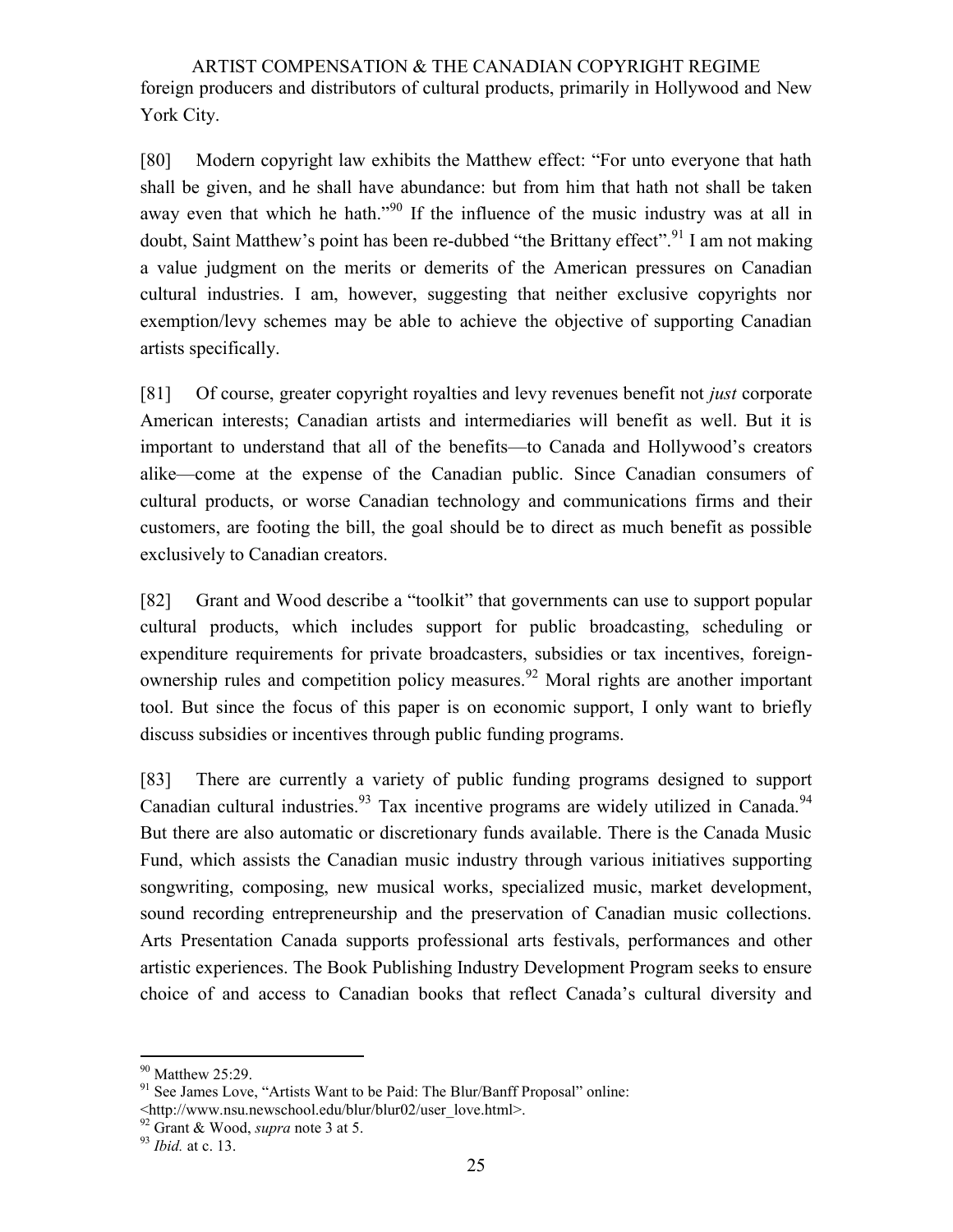linguistic duality. The Canadian Magazine Fund is part of the government's policy to support the Canadian magazine industry. There is also the Canadian Television Fund to assist with the creation and prime time broadcast of Canadian television programs in both official languages. These are just some examples of the many public support programs directed at Canada"s cultural industries.

[84] Public funding programs need not focus exclusively on the creation of cultural products, but should actively support dissemination as well.<sup>95</sup> Or, from another perspective, emphasis should be placed on supply-side *and* demand-side cultural subsidies. Rick van der Ploeg discusses support for cultural industries in the Netherlands, a country that like Canada is vulnerable vis-à-vis potentially dominating neighbours:

In the Netherlands a new fund has been set up, which will reward those venues which come with an adventurous, high quality programme of culture. The idea is that it takes time to cultivate an audience and also that it is worthwhile for success productions to have a longer run. ... [T]hese demand incentives may provide a quality boost to programming which would otherwise be unprofitable. It may also help to add a "bums on seats" premium to the lump-sum finance of many performing arts to give a bigger incentive for drawing bigger audiences and generating income from the market.<sup>96</sup>

There is empirical evidence to show that public funding in regional cultural industries pays off, by encouraging a thriving cultural community, and in terms of spin-off economic activities.<sup>97</sup>

[85] Data also suggests that public funding programs are inherently more efficient than a system of collectively administered copyright when it comes to generating and distributing revenue to cultural creators.<sup>98</sup> Of course, the Canada Music Fund receives all its income from the federal government, whereas copyright collectives rely on numerous sources of revenue. Therefore, I am not suggesting that a system of collectively administered copyrights could or should be replaced by the Canada Music Fund. Since there is no direct competition between those two systems of supporting Canadian creators, both can and should exist together.

 $\overline{a}$ 

online:<https://www.socan.ca/jsp/en/word\_music/FinRep03.jsp#s1>. CPCC, an umbrella organization

<sup>&</sup>lt;sup>94</sup> Canadian Heritage Cultural Affairs. Financing of Cultural SMEs. [http://www.pch.gc.ca/progs/ac](http://www.pch.gc.ca/progs/ac-ca/pubs/profile/5_e.cfm)ca/pubs/profile/5 e.cfm.

 $95$  See Allan Gregg, "Art for Everyone: Stop funding elitist culture and support ventures that unite us"*Maclean's* 116:21 (26 May 2003) 40.

<sup>96</sup> van der Ploeg, *supra* note 4.

<sup>&</sup>lt;sup>97</sup> "In 2001-2002, cultural spending by all three levels of government in Atlantic Canada totalled \$446.2 million, 49 per cent of it from Ottawa. But study author Nicole Barrieau, a researcher with the Universite de Moncton, said the industry generated \$2.1 billion in economic activity - 3.1 per cent of the region's GDP - and created more than 34,000 jobs." See Stephen Bomais, "Culture industry gives more than it gets, study finds" *Daily News Halifax* (20 November 2004) 21.

<sup>&</sup>lt;sup>98</sup> The average expense/revenue ratio for the Canada Music Fund is about 11%. See Canada Music Fund Annual Report 2002-2003, online:

<sup>&</sup>lt;http://www.canadamusiccouncil.ca/en/about/pdf/Annual\_Report\_CMF.pdf>. SOCAN, for example, had an expense/revenue ratio at 20% in 2002. See Statement of Operations Chart, SOCAN,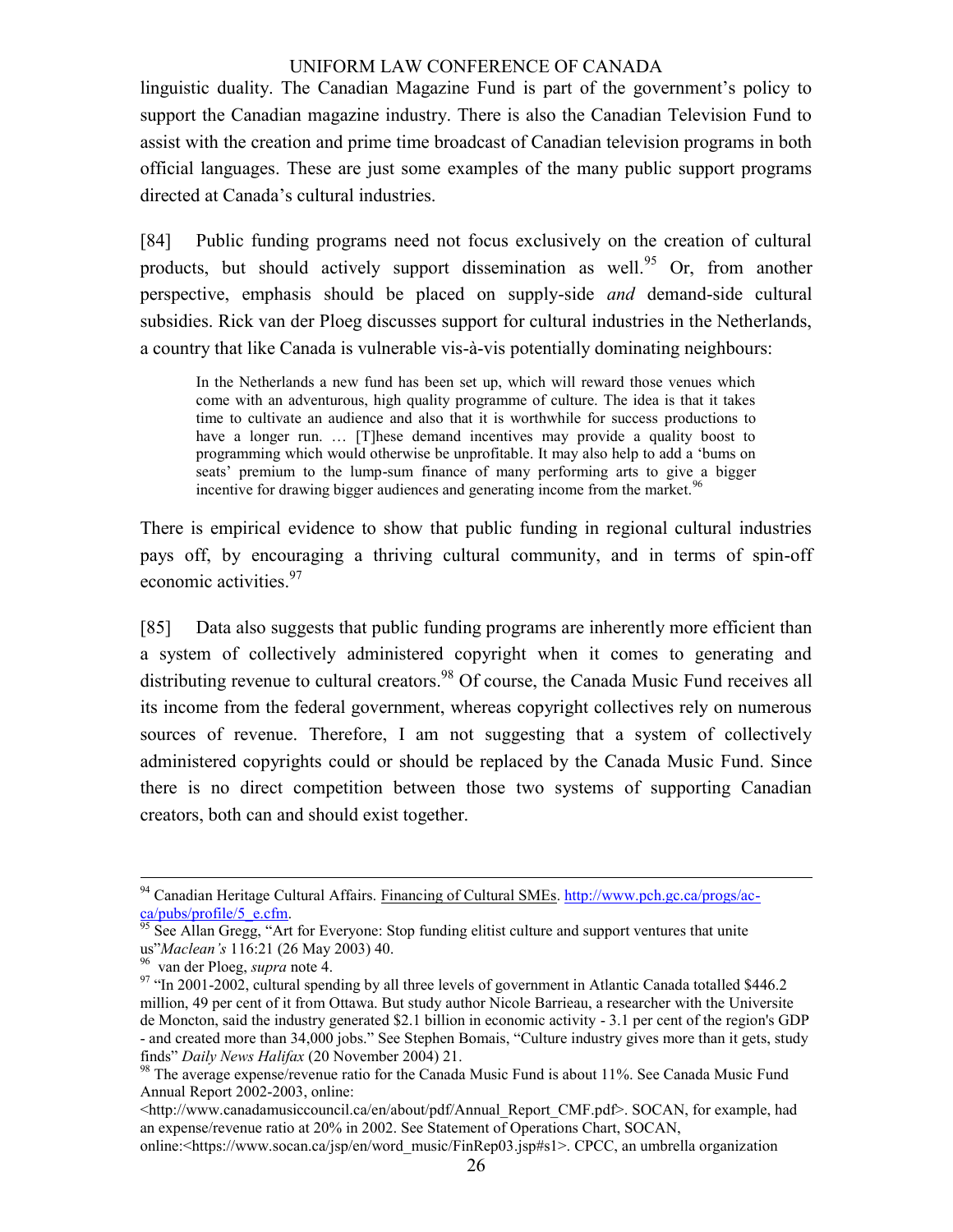[86] Funding public support programs for cultural industries is sometimes difficult and controversial.<sup>99</sup> In this respect, tax incentives are less awkward than direct subsidies. Where monetary payments are involved, however, there is certainly good reason to adopt the "source levy" proposal discussed above. A highly successful illustration of such a scheme is found in the French film industry.<sup>100</sup> French films are supported not only by a copyright levy on blank video recording media and equipment, but also by a tax on cinema tickets. The latter mechanism concentrates the costs of the scheme on persons more likely to derive benefits from the supported cultural product. It is more accurate, and therefore, more fair.

[87] Another difficulty in delivering public cultural support is establishing selection criteria. Funding can be linked to potential or past performance, subjective merit or some other criteria. Also there is the risk that public funding programs can constrain freedom of expression and lead to state control over culture. This, however, is largely illusory:

"The stilted "social realism" of the Soviet Union and the People"s Republic of China or Wagneresque pretensions of Nazi Germany were true attempts at "command and control" culture. But since the middle of the last century, all the major democracies have also at one time or another subsidized both high and low culture. They have generally attached few or no overtly political or ideological strings to their aid."<sup>101</sup>

Thus, I am not advocating a centrally planned welfare scheme for artists and cultural entrepreneurs. The Department of Canadian Heritage should not become our cultural soup kitchen. Generally, funding programs can co-exist with a system of exclusive property rights.

[88] Public funding does, however, create a problem of double-dipping; in other words, using public funds to create cultural products that are then protected by statutory monopolies and sold back to the Canadian public for a price. In the United States, this prompted introduction of the *Public Access to Science Act*, which would exclude from copyright protection works resulting from scientific research substantially funded by the Federal Government.<sup>102</sup>

[89] A similar result could be achieved with cultural products funded by Canadian taxpayers, without legislative amendments. A government policy requiring the use of fair and reasonable licenses as a condition of public support can alleviate the dilemma. Administrators of public funding programs might contractually require funding recipients to adopt a licence that, for example, allows the public to copy, distribute, display, and

<sup>99</sup> Grant & Wood, *supra* note 3 at 304-306.

representing multiple collectives, most recently reported a ratio of 15%. See Financial Highlights, Canadian Private Copying Collective, on line: <http://cpcc.ca/english/finHighlights.htm>.

<sup>100</sup> See generally Jean-Marie Le Breton, *supra* note 86; and Grant & Wood, *ibid.* at 298-99 at sources cited therein.

<sup>101</sup> Grant & Wood, *supra* note 3 at 293.

<sup>102</sup> See HR 2613, 108th CONGRESS, 1st Session, June 26, 2003.